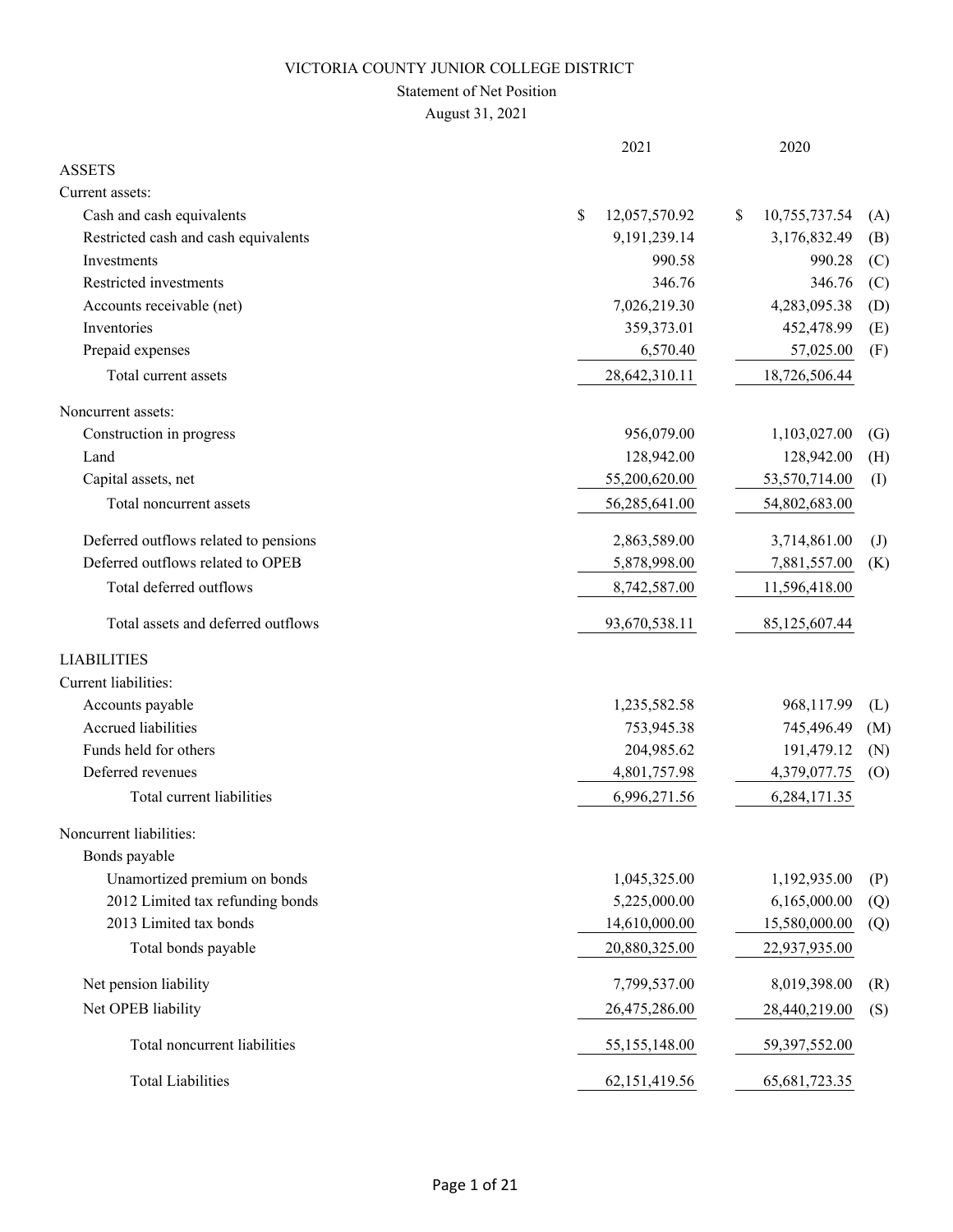### Statement of Net Position

August 31, 2021

|                                        | 2021          | 2020                |
|----------------------------------------|---------------|---------------------|
| Deferred inflows related to pensions   | 1,726,082.00  | 2,097,538.00<br>(T) |
| Deferred inflows related to OPEB       | 8,568,338.00  | 8,319,590.00<br>(U) |
| Total deferred inflows                 | 10,294,420.00 | 10,417,128.00       |
| Total liabilities and deferred inflows | 72,445,839.56 | 76,098,851.35       |
| NET POSITION                           |               |                     |
| Beginning of year                      | 18,265,456.18 | 9,419,306.63        |
| Current year addition                  | 2,959,242.37  | (392, 550.54)       |
| Total net position                     | 21,224,698.55 | 9,026,756.09        |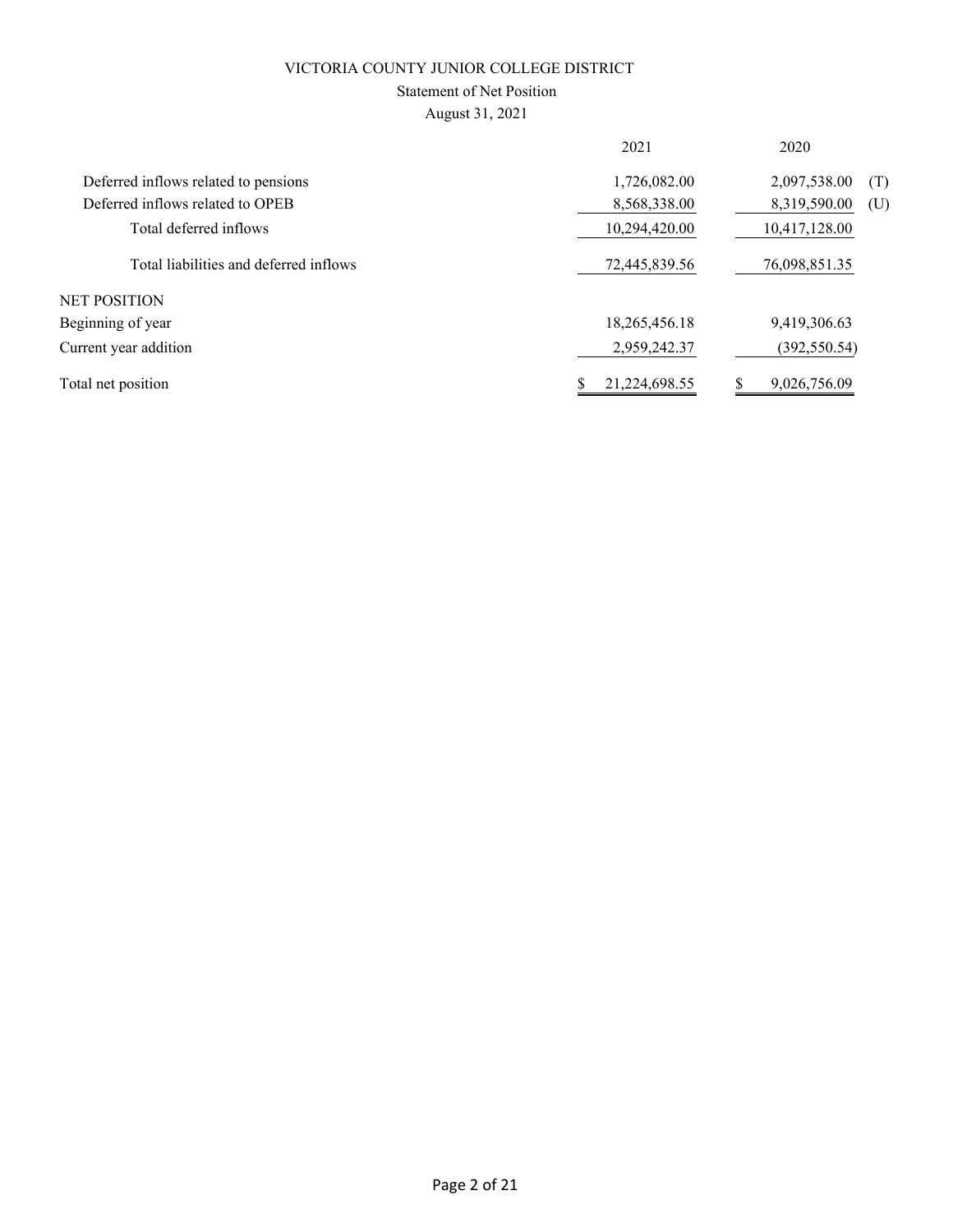#### **Annotations to Statement of Net Assets**

#### **August 31, 2021**

- (A) Cash held in Prosperity Bank, excluding debt service and project funds.
- (B) Cash held in Prosperity Bank for debt service and projects.
- (C) Investments at TexPool.
- (D) Student, third-party, and grant receivables.

NOTE: Grant receivables and revenues are recorded each month to match revenue and expenses to the proper period.

- (E) Bookstore, Leo J. Welder Center for the Performing Arts, Conference and Education Center, and Central Stores inventories.
- (F) Prepaid expenses (recorded only at fiscal year end).
- (G) Gonzales Center Expansion, Phase III - \$247; Comprehensive Student Center - \$557,772; Museum Expansion - \$66,051; Welder Center Annex - \$8,378; Facilities Master Plan - \$323,631
- (H) Land.
- (I) Capital assets subject to depreciation.

Deferred outflows related to VC's proportionate share of TRS pension funds are related to changes that occur at the plan

(J) level including changes in assumptions, differences between expected and actual economic experiences, differences between projected and actual investment earnings, and differences in contributions and proportionate share of contributions. Contributions subsequent to the measurement date also impact deferred outflows of resources.

(K) Deferred outflows related to VC's proportionate share of ERS OPEB for difference between projected and actual investments earnings, changes in proportion and difference between contributions and the proportionate share of contributions, and contributions paid to ERS subsequent to the measurement date.

- (L) Accounts payable.
- (M) Accrued payroll liabilities and accrued sales tax payable.
- (N) Funds held in agency capacity for student groups and other organizations.
- (O) Deferred revenue for gift cards, grants, scholarships, early registration, and undistributed receipts from the student accounts receivable module.
- (P) Unamortized premium on bond issuance.
- (Q) Long-term debt obligations.
- (R) TRS retirement plan net pension liability.
- (S) ERS net OPEB liability.
- (T) Deferred inflows related to VC's proportionate share of TRS pension funds for differences between projected and actual investment earnings and differences between contributions and proportionate share of contributions.
- (U) Deferred inflows related to VC's proportionate share of ERS OPEB for differences between expected and actual economic experience and changes in actuarial assumptions.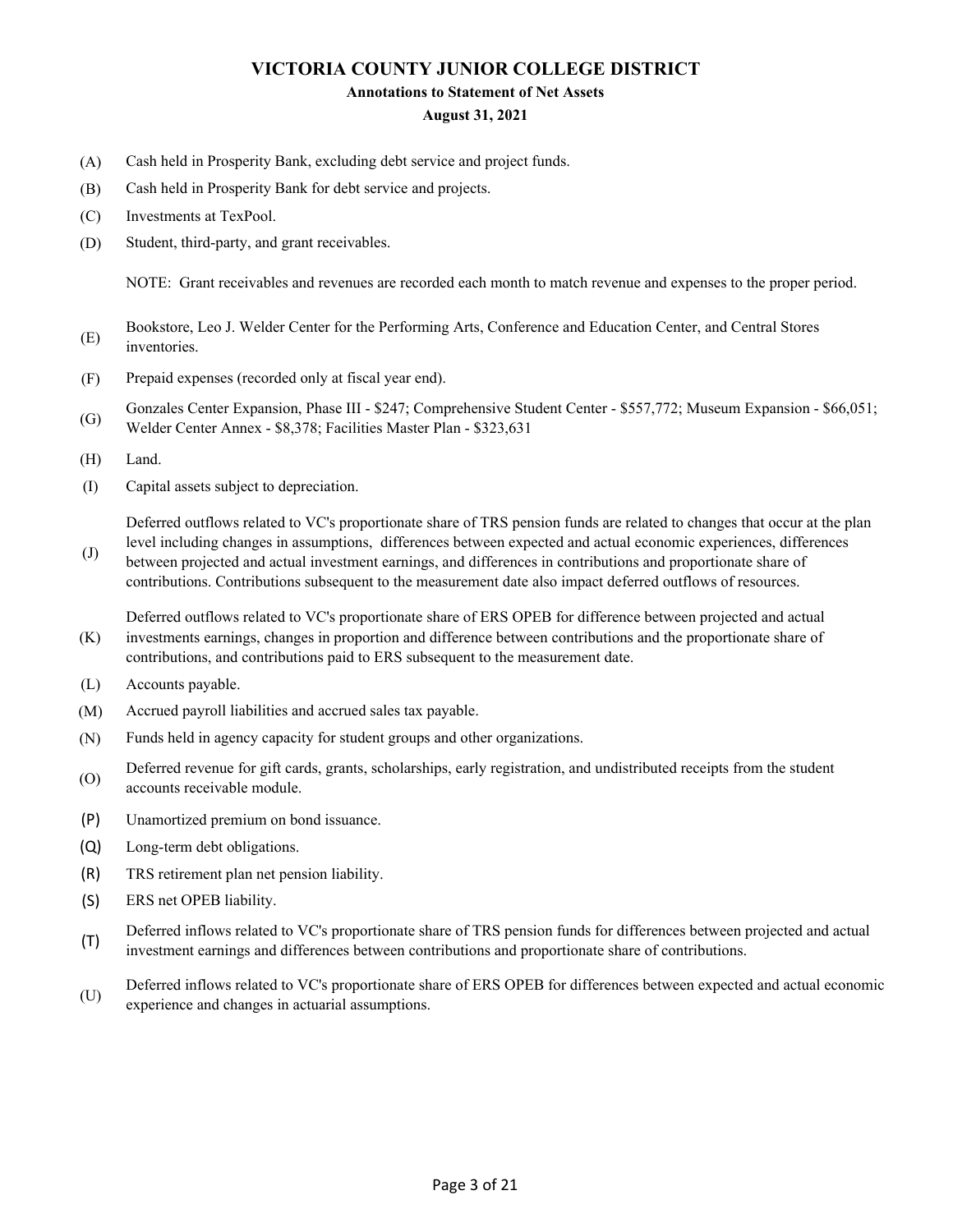#### Statement of Revenues, Expenditures and Changes in Net Assets

August 31, 2021

### Consolidated - All Funds (Excluding Construction Projects)

|                                            | Adjusted<br><b>Budget</b> | Actual<br>$(100\%)$ | % Actual to<br>Adjusted<br><b>Budget</b> |   | Prior Year<br>Actual<br>08/31/20 | $%$ of<br>08/31/20<br>Actual |
|--------------------------------------------|---------------------------|---------------------|------------------------------------------|---|----------------------------------|------------------------------|
| <b>REVENUES:</b>                           |                           |                     |                                          |   |                                  |                              |
| State appropriations                       | \$<br>5,535,060           | \$<br>5,536,510.00  | 100.03%                                  | S | 5,536,875.00                     | 99.99% (1)                   |
| State paid benefits                        |                           |                     |                                          |   |                                  |                              |
| Health insurance                           | 612,443.00                | 612,443.00          | 100.00%                                  |   | 804,400.35                       | 76.14%<br>(2)                |
| Retirement contributions                   | 702,059.00                | 702,056.64          | 100.00%                                  |   | 895,808.99                       | 78.37% (2)                   |
| Ad valorem taxes:                          |                           |                     |                                          |   |                                  |                              |
| Maintenance & operations                   | 12,782,206                | 12,986,447.36       | 101.60%                                  |   | 12,580,776.82                    | 103.22%<br>(3)               |
| Debt service                               | 2,625,638                 | 2,693,356.75        | 102.58%                                  |   | 2,649,424.27                     | $101.66\%$ (4)               |
| Tuition:                                   |                           |                     |                                          |   |                                  |                              |
| Credit courses                             | 4,223,434                 | 3,720,229.98        | 88.09%                                   |   | 4,260,689.60                     | 87.32% (5)                   |
| Non-credit courses                         | 1,147,196                 | 1,240,523.47        | 108.14%                                  |   | 928,530.31                       | 133.60%<br>(6)               |
| <b>TPEG</b>                                | (250,000)                 | (210,759.00)        | 84.30%                                   |   | (219,992.00)                     | 95.80% (7)                   |
| Fees:                                      |                           |                     |                                          |   |                                  |                              |
| Credit courses                             | 5,018,113                 | 4,326,580.41        | 86.22%                                   |   | 4,795,963.88                     | 90.21% (8)                   |
| Exemptions & waivers:                      |                           |                     |                                          |   |                                  |                              |
| Credit courses                             | (300,000)                 | (275, 624.45)       | 91.87%                                   |   | (348,086.52)                     | 79.18% (9)                   |
| Sales & services of educational activities | 449,279                   | 441,639.49          | 98.30%                                   |   | 477,739.74                       | 92.44% (11)                  |
| Investment income                          | 270,000                   | 205,126.63          | 75.97%                                   |   | 206,643.06                       | 99.27% (12)                  |
| Auxiliary enterprises                      | 2,593,500                 | 3,082,768.39        | 118.87%                                  |   | 2,125,160.48                     | 145.06% (13)                 |
| Other income                               | 223,350                   | 1,324,443.18        | 592.99%                                  |   | 208,736.45                       | 634.50% (14)                 |
| Scholarships and fellowships               | 8,801,095                 | 8,801,094.79        | 100.00%                                  |   | 7,628,629.25                     | 115.37% (15)                 |
| Grants:                                    |                           |                     |                                          |   |                                  |                              |
| Federal grants                             | 7,541,573                 | 7,541,572.98        | 100.00%                                  |   | 2,278,291.01                     | 331.02% (16)                 |
| State grants                               | 134,078                   | 63,795.95           | 47.58%                                   |   | 300,881.00                       | 21.20% (17)                  |
| Local grants                               | 1,146,816                 | 1,163,703.44        | 101.47%                                  |   | 1,289,000.48                     | 90.28% (18)                  |
| Total                                      | 53,255,840                | 53,955,909.01       | 101.31%                                  |   | 46,399,472.17                    | 116.29%                      |
| <b>EXPENDITURES:</b>                       |                           |                     |                                          |   |                                  |                              |
| Instruction                                | 13,394,135                | 12,327,233.75       | 92.03%                                   |   | 13,300,070.87                    | 92.69% (19)                  |
| Public service                             | 262,484                   | 333,835.57          | 127.18%                                  |   | 250,254.16                       | 133.40% (20)                 |
| Academic support                           | 3,420,740                 | 3,306,687.32        | 96.67%                                   |   | 3,290,648.24                     | 100.49% (21)                 |
| Student services                           | 3,075,390                 | 2,884,708.26        | 93.80%                                   |   | 3,238,339.70                     | 89.08% (22)                  |
| Institutional support                      | 12,654,713                | 12,040,055.61       | 95.14%                                   |   | 7,236,341.40                     | 166.38% (23)                 |
| Physical plant                             | 4,361,991                 | 3,903,903.10        | 89.50%                                   |   | 4,319,445.80                     | 90.38% (24)                  |
| Scholarships and fellowships               | 10,150,567                | 10,105,138.35       | 99.55%                                   |   | 9,239,608.36                     | 109.37% (25)                 |
| Auxiliary enterprises                      | 2,974,424                 | 2,850,077.18        | 95.82%                                   |   | 3,002,786.68                     | 94.91% (26)                  |
| Debt service                               | 2,625,638                 | 2,478,027.50        | 94.38%                                   |   | 2,472,527.50                     | 100.22% (28)                 |
| Reserve for contingencies                  | 104,517                   | $\equiv$            | $0.00\%$                                 |   |                                  | $0.00\%$ (29)                |
| Total                                      | 53,024,599                | 50,229,666.64       | 94.73%                                   |   | 46,350,022.71                    | 108.37%                      |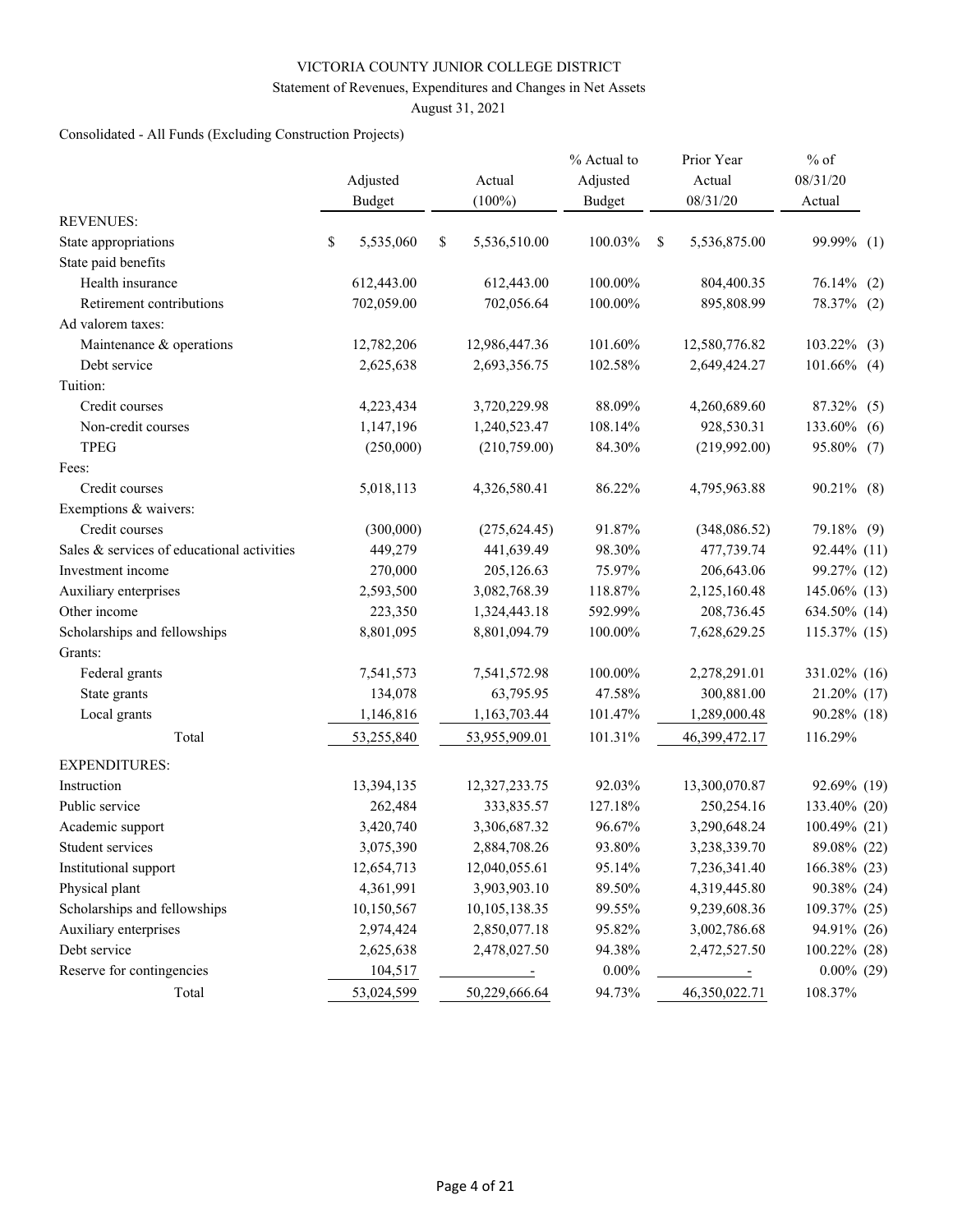#### Statement of Revenues, Expenditures and Changes in Net Assets

August 31, 2021

Consolidated - All Funds (Excluding Construction Projects)

|                                       |           |               | $%$ Actual to | Prior Year     | $%$ of   |
|---------------------------------------|-----------|---------------|---------------|----------------|----------|
|                                       | Adjusted  | Actual        | Adjusted      | Actual         | 08/31/20 |
|                                       | Budget    | $(100\%)$     | Budget        | 08/31/20       | Actual   |
| <b>TRANSFERS AMOUNG FUNDS:</b>        |           |               |               |                |          |
| Transfers in                          | 210,759   | 210,759.00    | 100.00%       | 1,097,618.20   | 19.20%   |
| Transfers out                         | (442,000) | (977, 759.00) | 221.21%       | (1,539,618.20) | 63.51%   |
| Total                                 | (231,241) | (767,000.00)  |               | (442,000.00)   |          |
| Net Increase (Decrease) in Net Assets |           | 2,959,242.37  |               | (392,550.54)   |          |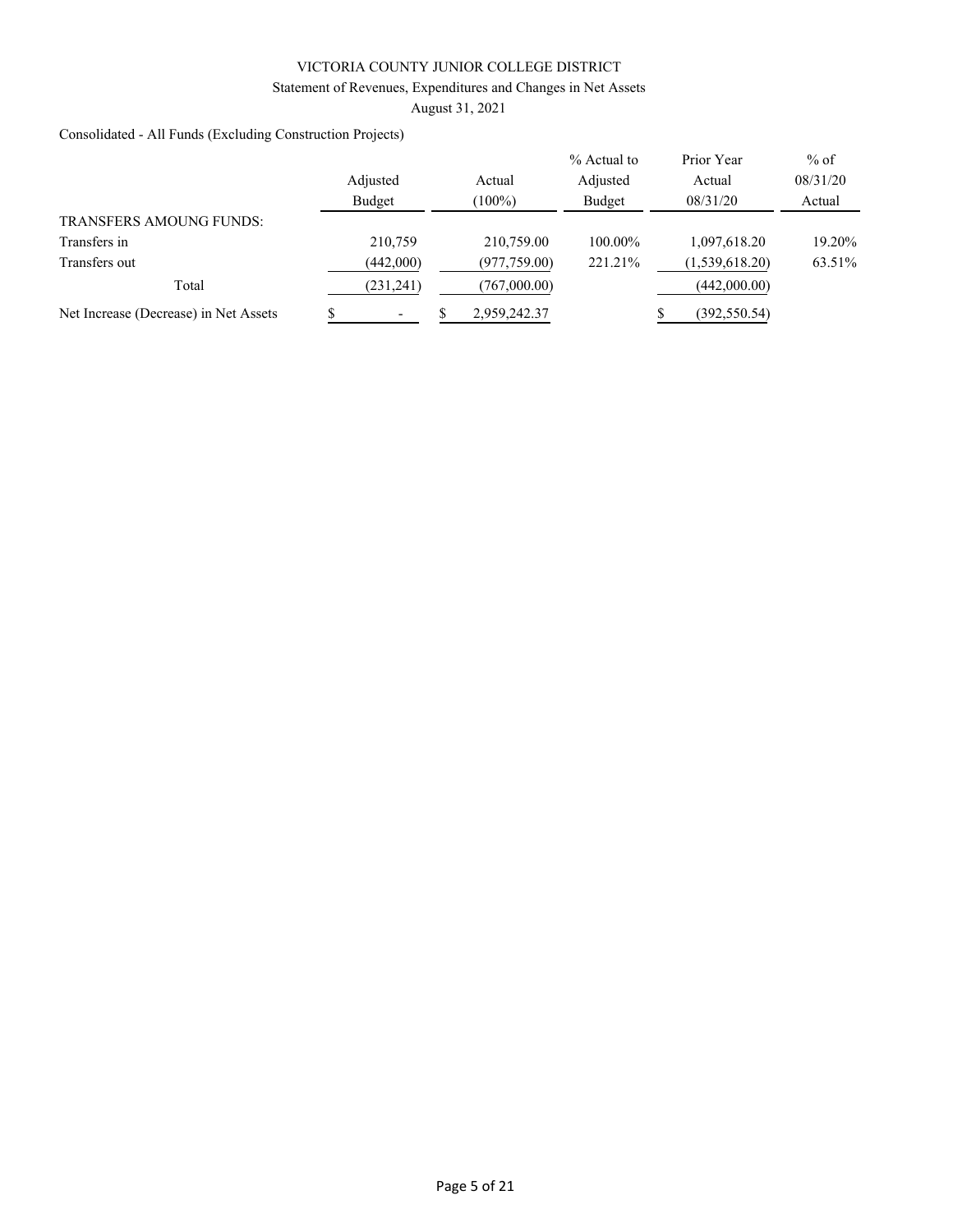# **Annotations to Statement of Revenue, Expenditures and Changes in Net Assets**

**August 31, 2021**

| (1)  | State appropriations - 10 months; state does not pay in December and January                          |
|------|-------------------------------------------------------------------------------------------------------|
|      | State appropriations                                                                                  |
| (2)  | State paid benefits - not a budgeted item as expenditures are recorded to offset the revenue amounts. |
|      | Line item budgets adjusted monthly and are trued up during audit preparation at fiscal year-end       |
| (3)  | Ad Valorem Taxes: Maintenance & operations - Appropriate, as current taxes due 02/28.                 |
|      | Tax revenues for maintenance & operations levy                                                        |
| (4)  | Ad Valorem Taxes: Debt service - Appropriate, as current taxes due 02/28.                             |
|      | Tax revenues for debt service levy                                                                    |
| (5)  | Tuition: Credit courses - Appropriate.                                                                |
|      | In county                                                                                             |
|      | Out of County                                                                                         |
|      | Non-Resident                                                                                          |
|      | Differential                                                                                          |
| (6)  | Tuition: Non-credit courses - Appropriate.                                                            |
|      | Allied health                                                                                         |
|      | Business and computer                                                                                 |
|      | Contract/customized training                                                                          |
|      | <b>EMS</b>                                                                                            |
|      | <b>EMS</b> contract                                                                                   |
|      | Industrial                                                                                            |
|      | Industrial contract                                                                                   |
|      | Non-funded allied health                                                                              |
|      | Non-funded motorcycle safety                                                                          |
|      | Non-funded other                                                                                      |
|      | Non-funded truck driving                                                                              |
|      | Other contract                                                                                        |
|      | Police academy                                                                                        |
|      | Summer camp                                                                                           |
|      | Workforce education                                                                                   |
| (7)  | Tuition: TPEG - Mandatory set-aside for Fall, Spring and Summer.                                      |
|      | State-mandated set-aside of tuition for scholarship purposes                                          |
| (8)  | Fees: Credit courses - Appropriate.                                                                   |
|      | Course fees                                                                                           |
|      | General fees                                                                                          |
|      | Lab fees                                                                                              |
|      | Liability insurance fees                                                                              |
|      | Out of county fee                                                                                     |
|      | Technology fees                                                                                       |
| (9)  | Exemptions & waivers: Credit courses                                                                  |
|      | Internally mandated exemptions & waivers of tuition and/or fees                                       |
|      | State-mandated exemptions & waivers of tuition and/or fees                                            |
| (10) | Exemptions & waivers: Non-credit courses.                                                             |
|      | Internally mandated exemptions & waivers of tuition and/or fees                                       |
|      | State-mandated exemptions & waivers of tuition and/or fees                                            |
|      |                                                                                                       |

(11) Sales & services of educational activities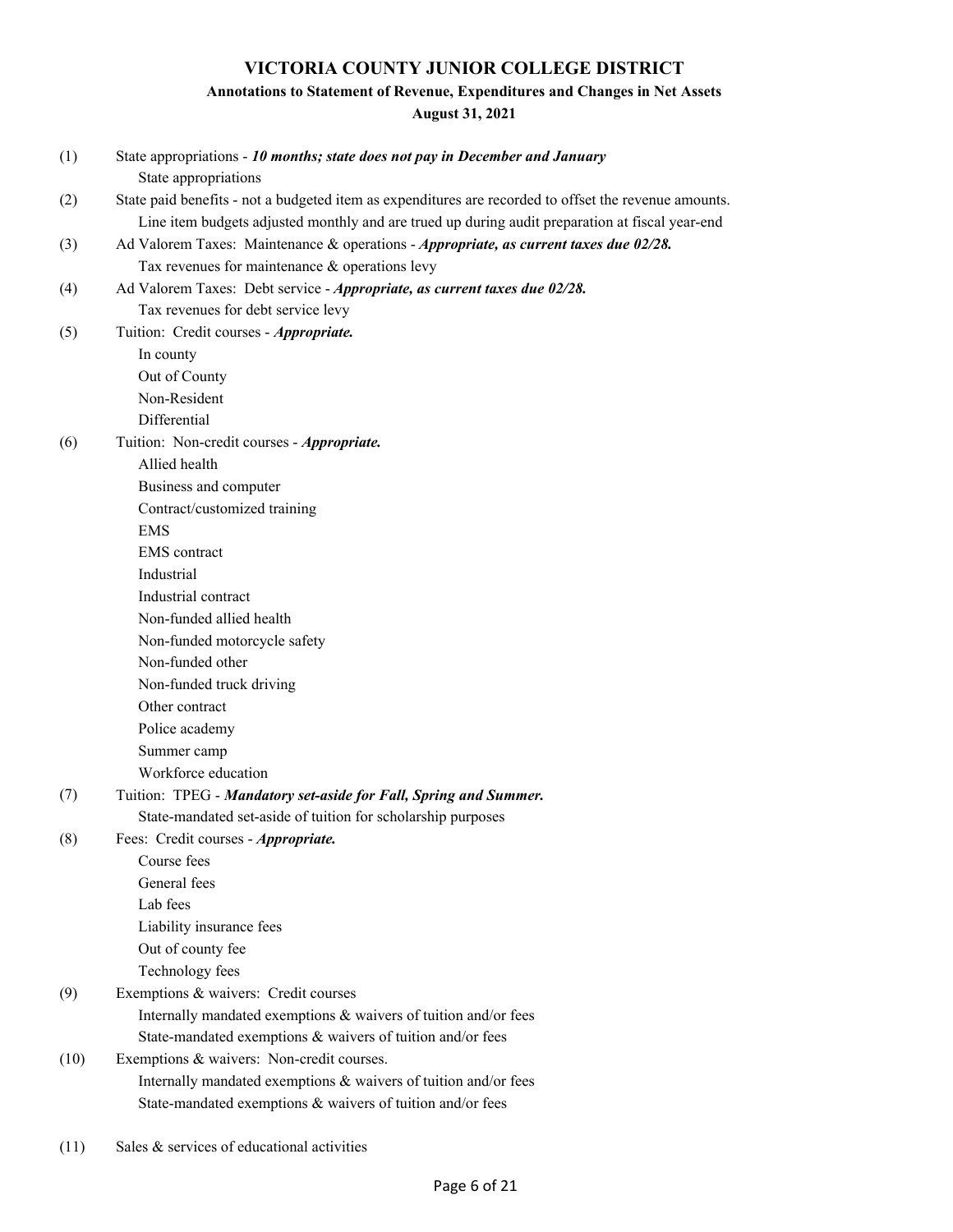#### **Annotations to Statement of Revenue, Expenditures and Changes in Net Assets**

**August 31, 2021**

| Collection fee                                       |
|------------------------------------------------------|
| Commissions - testing center                         |
| Exam fees (credit courses)                           |
| ID card replacement                                  |
| Installment fees                                     |
| Lifelong Learning Institute membership fees          |
| Media Services charges to outside parties            |
| Museum of the Coastal Bend membership & tour charges |
| Papercut student printing                            |
| Sports center membership fee                         |
| Testing center fee (non-credit)                      |
| Transcript fee                                       |
| <b>VC-VISD MOU</b>                                   |
| Investment income                                    |
| Interest income                                      |
| Auxiliary enterprises                                |
| <b>Bookstore</b>                                     |
| Coin operated copiers                                |
| Conference and Education Center                      |
| Food service contract - Aramark                      |
| Leo J. Welder Center for the Performing Arts         |
| Official functions                                   |
| <b>Student Center operations</b>                     |
| Other income                                         |
| Athletic ticket sales                                |
| Estimated lost revenues due to COVID-19 pandemic     |
| Late & Schedule Change Fees                          |
| Library fines                                        |
| Other miscellaneous income                           |
| Parking fines                                        |
| Pell administrative allowance                        |
| Proceeds-Sale of Capital Assets                      |
| Recovery of indirect costs related to grants         |
| Recycling income                                     |
| Reimbursed expenditures due to COVID-19 pandemic     |
| Rental: Sports Center                                |
| Rental: Museum of the Coastal Bend                   |
| Rental: University of Houston                        |
| Returned check fees                                  |

 $(12)$ 

(13)

 $(14)$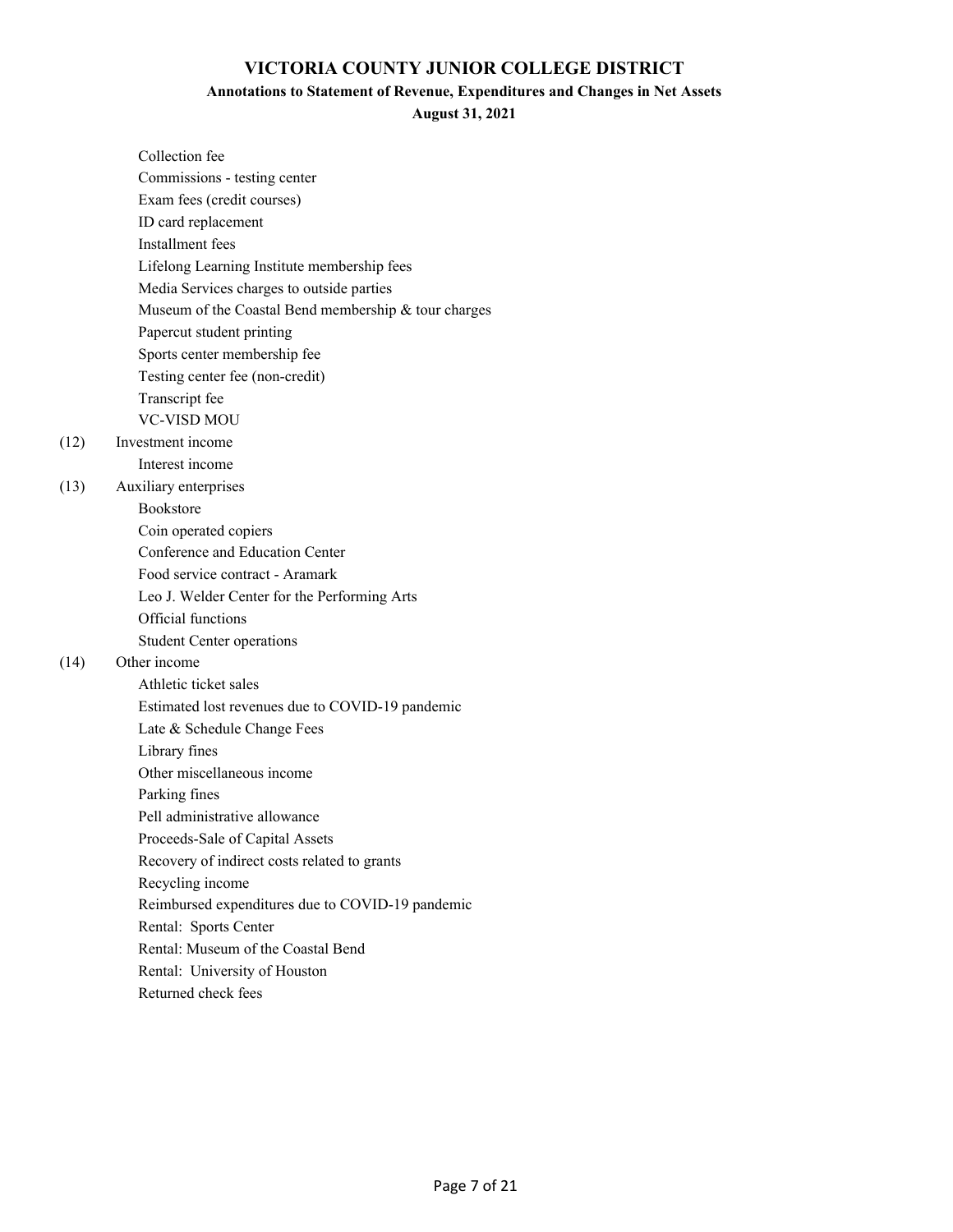#### **Annotations to Statement of Revenue, Expenditures and Changes in Net Assets**

#### **August 31, 2021**

| (15) | Scholarships and fellowships (including Title IV)                         |
|------|---------------------------------------------------------------------------|
|      | Title IV:                                                                 |
|      | Pell grants                                                               |
|      | Supplemental education opportunity grants                                 |
|      | Federal work-study                                                        |
|      | Direct loans                                                              |
|      | State scholarships:                                                       |
|      | Texas educational opportunity grants                                      |
|      | Texas grants                                                              |
|      | Texas public education grants                                             |
|      | Other scholarships & fellowships:                                         |
|      | Institutional scholarships                                                |
|      | Victoria College Foundation scholarships                                  |
| (16) | Grants and contracts: Federal grants and contracts - Appropriate.         |
|      | Non-scholarship & fellowship grants and contracts                         |
| (17) | Grants and contracts: State grants and contracts - Appropriate.           |
|      | Non-scholarship & fellowship grants and contracts                         |
| (18) | Grants and contracts: Local grants and contracts - Appropriate.           |
|      | Non-scholarship & fellowship grants and contracts                         |
| (19) | Instruction - <i>Appropriate</i> .                                        |
|      | Costs associated with provision of credit and non-credit course offerings |
|      | Instructional technology initiative                                       |
| (20) | Public service - Appropriate.                                             |
|      | Lifelong Learning Institute                                               |
|      | Motorcycle safety                                                         |
|      | Other non-state funded course offerings                                   |
|      | Personal enrichment                                                       |
|      | Summer camps                                                              |
|      | Truck driving                                                             |
| (21) | Academic support - Appropriate.                                           |
|      | Office of Executive Vice President, Chief Academic Officer                |
|      | Academic coaching                                                         |
|      | Academic support and student success                                      |
|      | Distance education and instructional technology                           |
|      | Division offices                                                          |
|      | Faculty / staff development                                               |
|      | Faculty senate                                                            |
|      | Gonzales center                                                           |
|      | Library                                                                   |
|      | Lyceum                                                                    |
|      | Museum of the Coastal Bend                                                |
|      | Total learning center                                                     |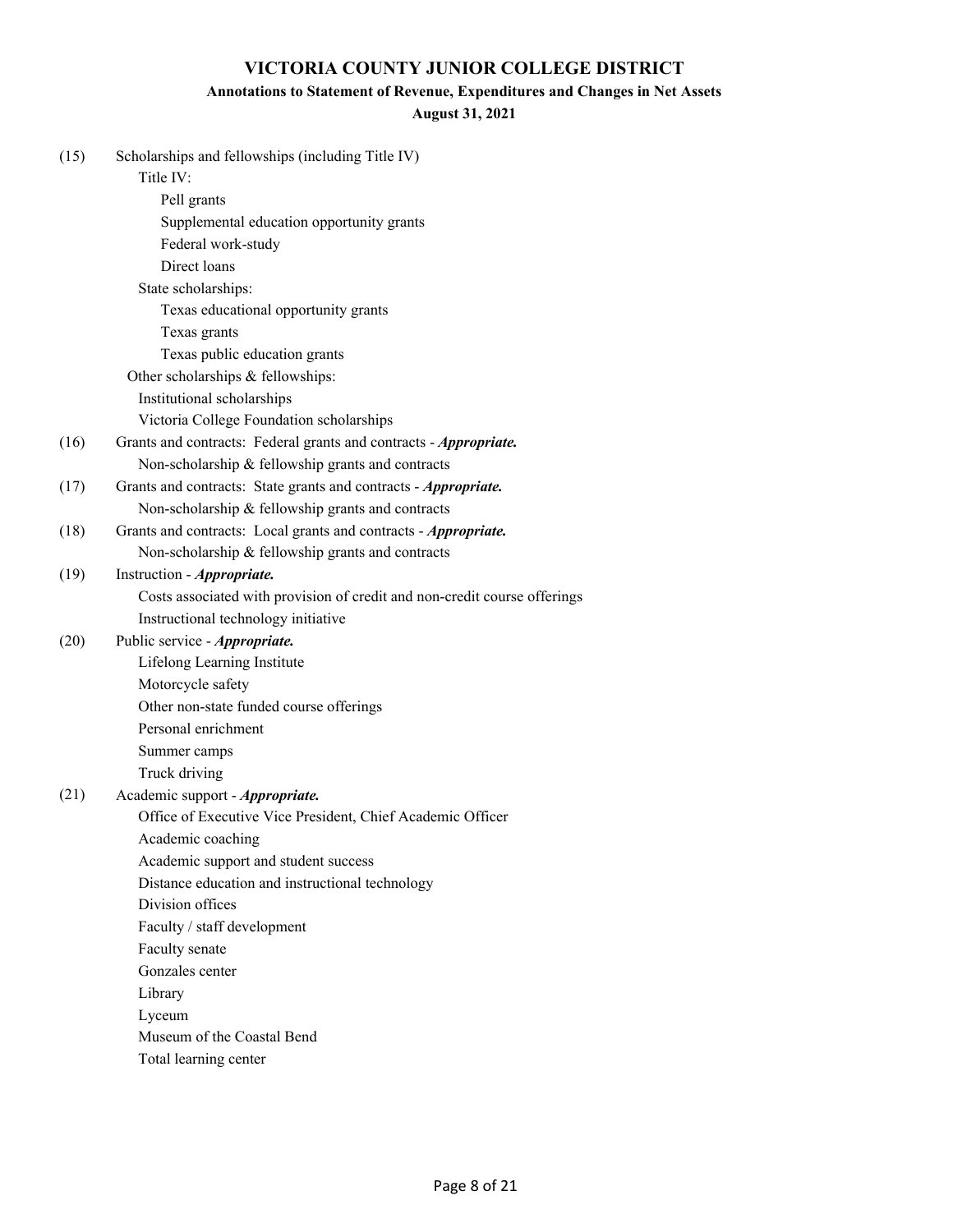#### **Annotations to Statement of Revenue, Expenditures and Changes in Net Assets**

**August 31, 2021**

| (22) | Student services - Appropriate.                          |
|------|----------------------------------------------------------|
|      | Office, Vice President of Student Services               |
|      | Advising / counseling                                    |
|      | Athletics                                                |
|      | Basketball                                               |
|      | Cross country                                            |
|      | Financial aid                                            |
|      | Orientation                                              |
|      | Pre-College programs                                     |
|      | Registrar                                                |
|      | Sports center                                            |
|      | Student life office                                      |
|      | Student testing and assessment                           |
|      | Veterans services                                        |
|      | Volleyball                                               |
| (23) | Institutional support - Appropriate.                     |
|      | Office of the President                                  |
|      | Governing board                                          |
|      | Office, Vice President of Administrative Services        |
|      | Business office / payments                               |
|      | Campus security                                          |
|      | Central stores                                           |
|      | Central mail service                                     |
|      | Central telephone service                                |
|      | College advancement                                      |
|      | College information systems                              |
|      | Commencement                                             |
|      | Effectiveness, research and assessment                   |
|      | Faculty/staff development                                |
|      | Foundation - capital campaign                            |
|      | Foundation advancement                                   |
|      | General institutional                                    |
|      | Governmental affairs                                     |
|      | Human resources                                          |
|      | Institutional memberships                                |
|      | Marketing & communications                               |
|      | Office, Director of Special Projects and Risk Management |
|      | Printing and mailroom services                           |
|      | Purchasing                                               |
|      | Quality enhancement plan                                 |
|      | <b>Reaffirmation - SACS</b>                              |
|      | Sponsored research office                                |
|      | Staff council                                            |
|      | Strategic initiatives                                    |
|      | Tax appraisal and collection fees                        |
|      | Technology services                                      |
|      |                                                          |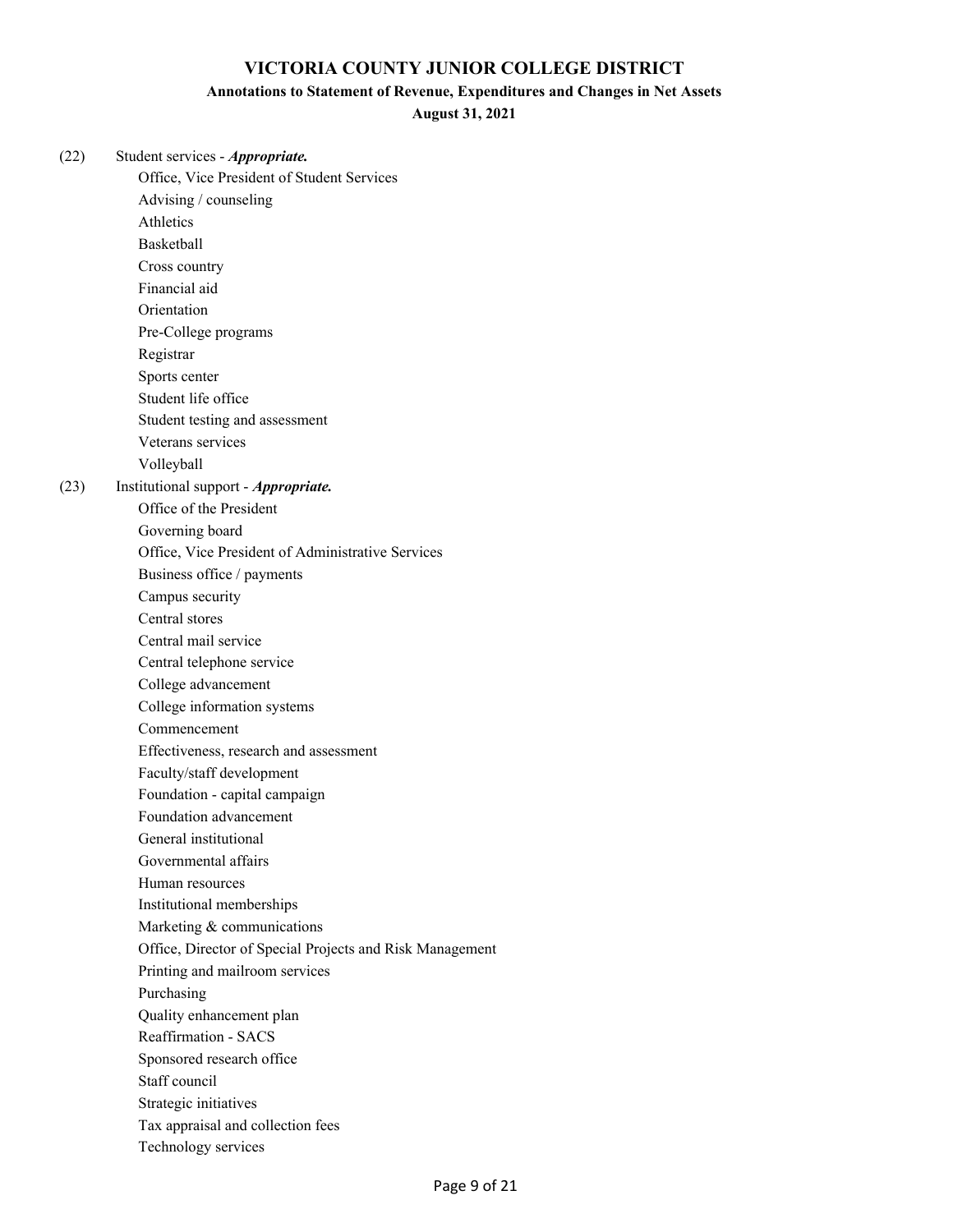#### **Annotations to Statement of Revenue, Expenditures and Changes in Net Assets**

#### **August 31, 2021**

| (24) | Physical plant - <i>Appropriate</i> .                                                                             |
|------|-------------------------------------------------------------------------------------------------------------------|
|      | Building maintenance                                                                                              |
|      | Custodial services                                                                                                |
|      | General services                                                                                                  |
|      | Grounds maintenance                                                                                               |
|      | Major repairs & renovations                                                                                       |
|      | Utilities                                                                                                         |
| (25) | Scholarships and fellowships                                                                                      |
|      | Institutional work-study                                                                                          |
|      | Pass through of other federal (non-Title IV) scholarships                                                         |
|      | Pass through of scholarships awarded by the foundation                                                            |
|      | Pass through of state scholarships                                                                                |
|      | Pass through of local scholarships                                                                                |
|      | Scholarships funded by auxiliary services                                                                         |
|      | Title IV                                                                                                          |
| (26) | Auxiliary enterprises - Appropriate.                                                                              |
|      | Expenditures associated with auxiliary enterprises enumerated at (12) above                                       |
| (27) | Staff benefits - unallocated - Appropriate. Unallocated benefits is taken to zero at FYE.                         |
|      | Health insurance not reimbursed by state                                                                          |
|      | Teacher retirement system not reimbursed by state                                                                 |
|      | Unemployment compensation                                                                                         |
|      | Workman's compensation                                                                                            |
| (28) | Debt service - Appropriate, as principal payments are due in August and interest payments are due in February and |

#### *August.*

Bonded debt payments of principal and interest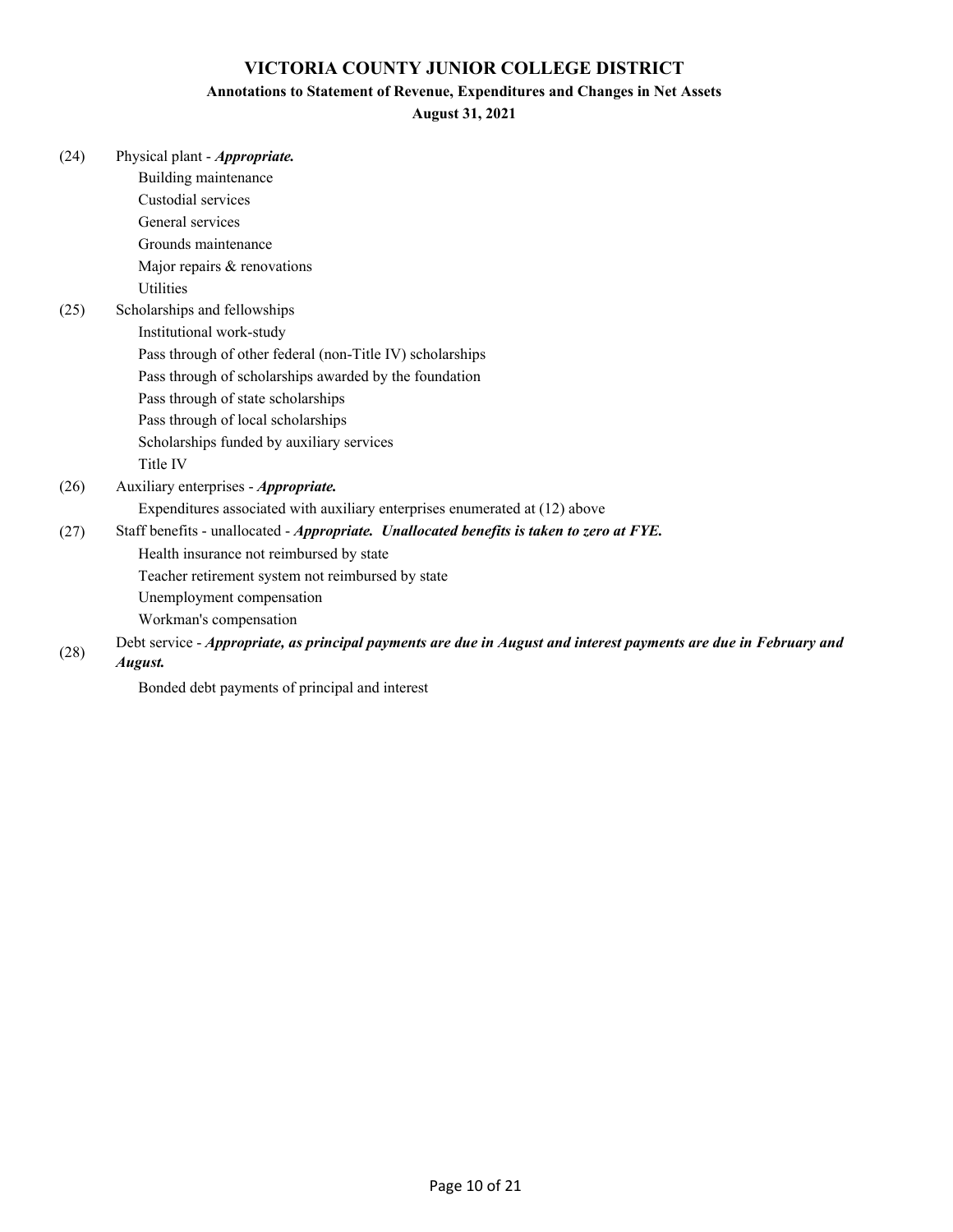### Statement of Revenues, Expenditures and Changes in Net Assets

August 31, 2021

#### Unrestricted - General

|                                            |               |                    | % Actual to   | Prior Year          | $%$ of   |
|--------------------------------------------|---------------|--------------------|---------------|---------------------|----------|
|                                            | Adjusted      | Actual             | Adjusted      | Actual              | 08/31/20 |
|                                            | <b>Budget</b> | $(100\%)$          | <b>Budget</b> | 08/31/20            | Actual   |
| <b>REVENUES:</b>                           |               |                    |               |                     |          |
| State appropriations                       | \$5,535,060   | \$<br>5,536,510.00 | 100.03%       | 5,536,875.00<br>\$  | 99.99%   |
| State paid benefits                        |               |                    |               |                     |          |
| Health insurance                           | 612,443       | 612,443.00         | 100.00%       | 804,400.35          | 76.14%   |
| Retirement contributions                   | 702,059       | 702,056.64         | 100.00%       | 895,808.99          | 78.37%   |
| Ad valorem taxes:                          |               |                    |               |                     |          |
| Maintenance & operations                   | 12,782,206    | 12,986,447.36      | 101.60%       | 12,580,776.82       | 103.22%  |
| Tuition:                                   |               |                    |               |                     |          |
| Credit courses                             | 4,223,434     | 3,720,229.98       | 88.09%        | 4,260,689.60        | 87.32%   |
| Non-credit courses                         | 1,147,196     | 1,240,523.47       | 108.14%       | 928,530.31          | 133.60%  |
| <b>TPEG</b>                                | (250,000)     | (210,759.00)       | 84.30%        | (219,992.00)        | 95.80%   |
| Fees:                                      |               |                    |               |                     |          |
| Credit courses                             | 5,018,113     | 4,326,580.41       | 86.22%        | 4,795,963.88        | 90.21%   |
| Exemptions & waivers:                      |               |                    |               |                     |          |
| Credit courses                             | (300,000)     | (275, 624.45)      | 91.87%        | (348,086.52)        | 79.18%   |
| Sales & services of educational activities | 449,279       | 441,639.49         | 98.30%        | 477,739.74          | 92.44%   |
| Investment income                          | 270,000       | 205,126.63         | 75.97%        | 206,639.36          | 99.27%   |
| Other income                               | 223,350       | 1,324,443.18       | 592.99%       | 208,736.45          | 634.50%  |
| Grants:                                    |               |                    |               |                     |          |
| Local grants                               | 1,125,714     | 1,142,601.44       | 101.50%       | 1,277,414.68        | 89.45%   |
| Total                                      | 31,538,854    | 31,752,218.15      | 100.68%       | 31,405,496.66       | 101.10%  |
| <b>EXPENDITURES:</b>                       |               |                    |               |                     |          |
| Instruction                                | 12,393,434    | 11,326,532.39      | 91.39%        | 12,261,852.53       | 92.37%   |
| Public service                             | 262,484       | 333,835.57         | 127.18%       | 250,254.16          | 133.40%  |
| Academic support                           | 3,334,790     | 3,220,737.97       | 96.58%        | 3,240,723.42        | 99.38%   |
| Student services                           | 2,554,608     | 2,363,926.11       | 92.54%        | 2,547,026.10        | 92.81%   |
| Institutional support                      | 6,646,277     | 6,031,619.54       | 90.75%        | 6,690,198.35        | 90.16%   |
| Physical plant                             | 4,361,991     | 3,903,903.10       | 89.50%        | 4,319,445.80        | 90.38%   |
| Scholarships and fellowships               | 1,057,829     | 1,012,401.04       | 95.71%        | 1,116,403.19        | 90.68%   |
| Reserve for contingencies                  | 104,517       |                    | $0.00\%$      |                     | $0.00\%$ |
| Total                                      | 30,715,930    | 28, 192, 955. 72   | 91.79%        | 30,425,903.55       | 92.66%   |
| TRANSFERS AMOUNG FUNDS:                    |               |                    |               |                     |          |
| Transfers out                              | (442,000)     | (977, 759.00)      | 221.21%       | (1,539,618.20)      | 63.51%   |
| Total                                      | (442,000)     | (977, 759.00)      | 221.21%       | (1,539,618.20)      | 63.51%   |
| Net Increase (Decrease) in Net Assets      | 380,924<br>S  | 2,581,503.43<br>S  |               | (560, 025.09)<br>\$ |          |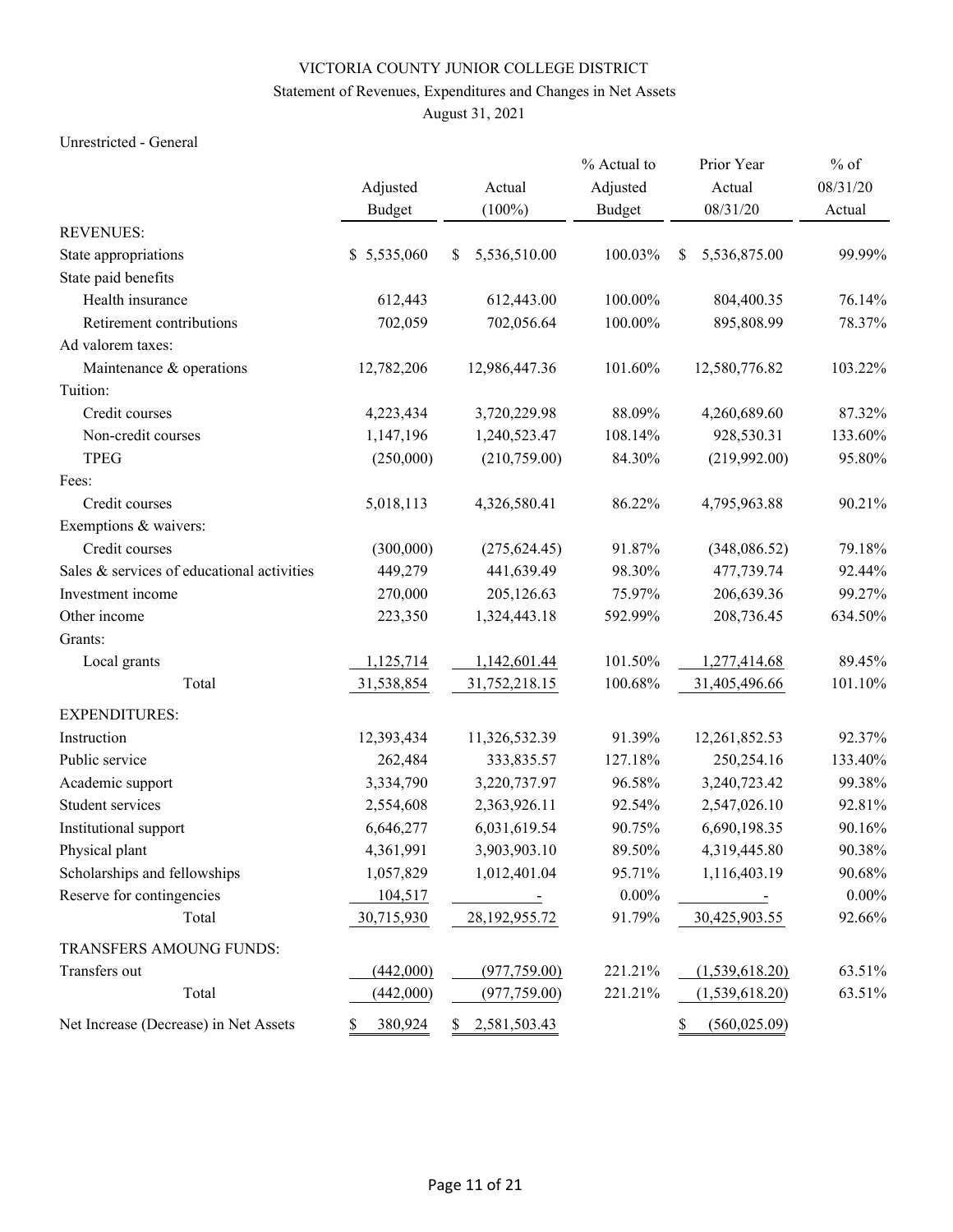### Statement of Revenues, Expenditures and Changes in Net Assets

August 31, 2021

#### Federal Restricted Funds

|                                              |                  |                | % Actual to | Prior Year                    | $%$ of   |
|----------------------------------------------|------------------|----------------|-------------|-------------------------------|----------|
|                                              | Adjusted         | Actual         | Adjusted    | Actual                        | 08/31/20 |
|                                              | Budget           | $(100\%)$      | Budget      | 08/31/20                      | Actual   |
| <b>REVENUES:</b>                             |                  |                |             |                               |          |
| Scholarships and fellowships (with Title IV) | 8,543,860<br>\$. | \$8,543,859.79 | 100.00%     | 7,628,629.25<br><sup>\$</sup> | 112.00%  |
| Federal grants                               | 7,541,573        | 7,541,572.98   | 100.00%     | 2,278,291.01                  | 331.02%  |
| Total                                        | 16,085,433       | 16,085,432.77  | 100.00%     | 9,906,920.26                  | 162.37%  |
| <b>EXPENDITURES:</b>                         |                  |                |             |                               |          |
| Instruction                                  | 938,040          | 938,040.26     | 100.00%     | 1,002,660.34                  | 93.56%   |
| Academic support                             | 75,450           | 75,449.35      | 100.00%     | 38,339.02                     | 196.80%  |
| Student services                             | 520,782          | 520,782.15     | 100.00%     | 691,313.60                    | 75.33%   |
| Institutional support                        | 6,007,301        | 6,007,301.22   | 100.00%     | 545,978.05                    | 1100.28% |
| Scholarships and fellowships                 | 8,543,860        | 8,543,859.79   | 100.00%     | 7,628,629.25                  | 112.00%  |
| Total                                        | 16,085,433       | 16,085,432.77  | 100.00%     | 9,906,920.26                  | 162.37%  |
| Net Increase (Decrease) in Net Assets        | \$               | \$             |             |                               |          |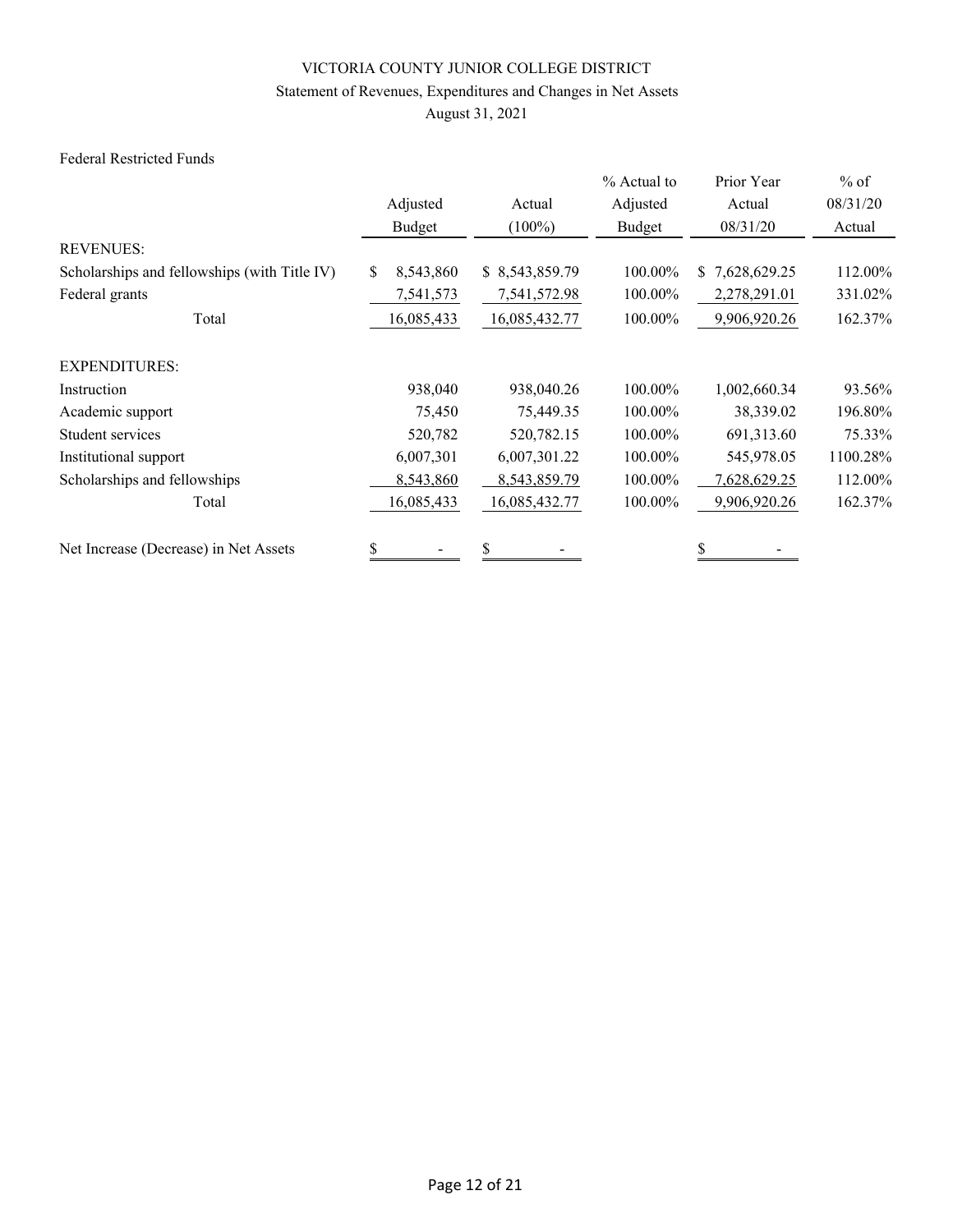### Statement of Revenues, Expenditures and Changes in Net Assets

August 31, 2021

#### State Restricted Funds

|                                       | Adjusted<br>Budget | Actual<br>$(100\%)$ | % Actual to<br>Adjusted<br>Budget | Prior Year<br>Actual<br>08/31/20 | $%$ of<br>08/31/20<br>Actual |
|---------------------------------------|--------------------|---------------------|-----------------------------------|----------------------------------|------------------------------|
| <b>REVENUES:</b>                      |                    |                     |                                   |                                  |                              |
| Investment income                     | \$                 | <sup>\$</sup>       | $0.00\%$                          | 1.85<br>S                        | $0.00\%$                     |
| Scholarships and fellowships          | 257,235            | 257,235.00          | 100.00%                           |                                  | #DIV/0!                      |
| State grants                          | 134,078            | 63,795.95           | 47.58%                            | 300,881.00                       | 21.20%                       |
| Total                                 | 391,313            | 321,030.95          | 82.04%                            | 300,882.85                       | 106.70%                      |
| <b>EXPENDITURES:</b>                  |                    |                     |                                   |                                  |                              |
| Instruction                           | 62,661             | 62,661.10           | 100.00%                           | 35,558.00                        | 176.22%                      |
| Institutional support                 | 1,135              | 1,134.85            | 99.99%                            | 165.00                           | 687.79%                      |
| Scholarships and fellowships          | 538,276            | 538,275.52          | 100.00%                           | 494,575.92                       | 108.84%                      |
| Total                                 | 602,072            | 602,071.47          | 100.00%                           | 530,298.92                       | 113.53%                      |
| <b>TRANSFERS AMOUNG FUNDS:</b>        |                    |                     |                                   |                                  |                              |
| Transfers in                          | 210,759            | 210,759.00          | 100.00%                           | 219,992.00                       | 95.80%                       |
| Net Increase (Decrease) in Net Assets | \$                 | (70, 281.52)        |                                   | (9,424.07)                       |                              |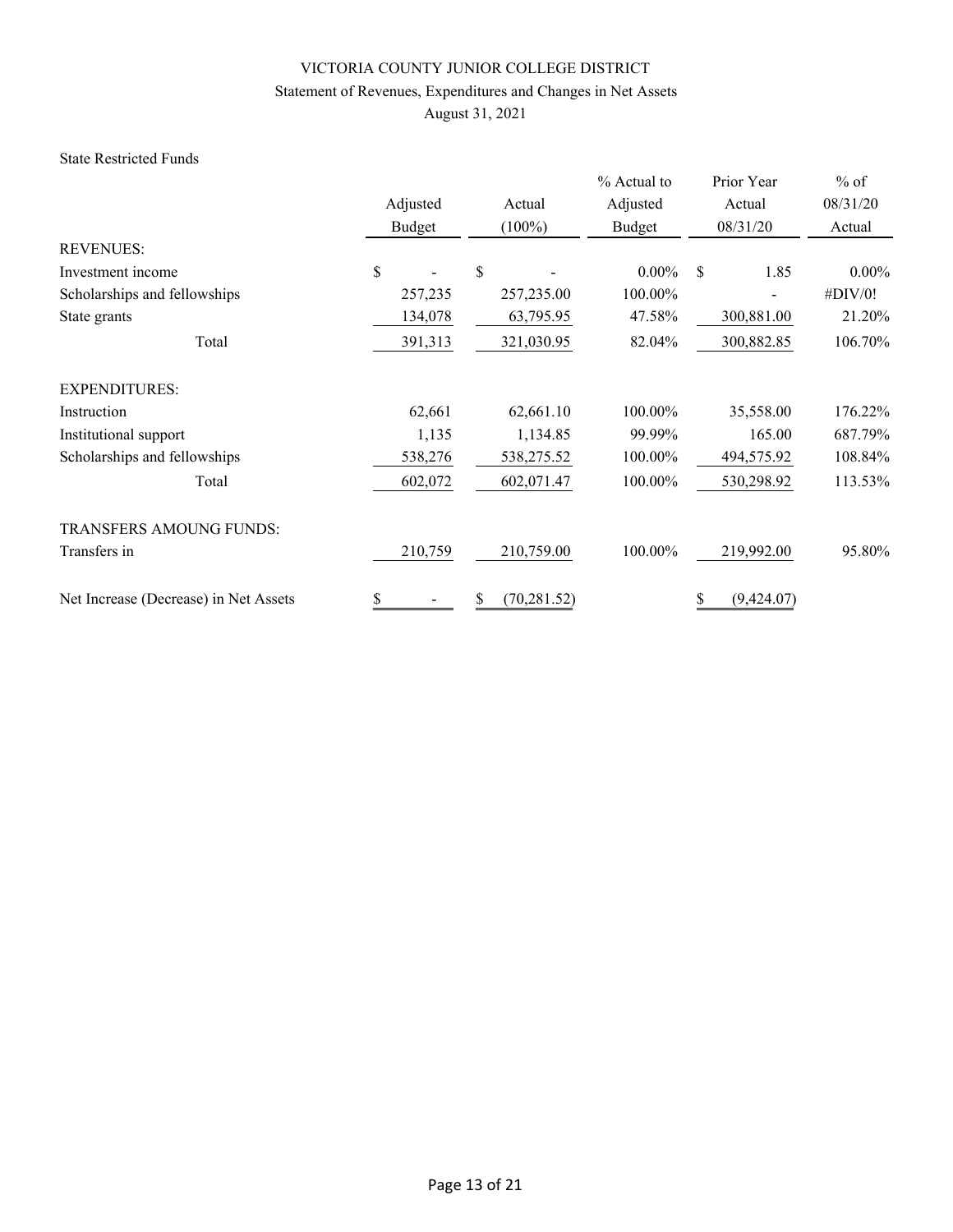### Statement of Revenues, Expenditures and Changes in Net Assets

August 31, 2021

#### Local Restricted Funds

|                                       | Adjusted | Actual              | % Actual to<br>Adjusted | Prior Year<br>Actual | $%$ of<br>08/31/20 |
|---------------------------------------|----------|---------------------|-------------------------|----------------------|--------------------|
|                                       | Budget   | $(100\%)$           | Budget                  | 08/31/20             | Actual             |
| <b>REVENUES:</b>                      |          |                     |                         |                      |                    |
| Local grants                          | \$       | 21,102.00<br>21,102 | 100.00%                 | 11,585.80            | 182.14%            |
| Total                                 |          | 21,102.00<br>21,102 | 100.00%                 | 11,585.80            | 182.14%            |
| <b>EXPENDITURES:</b>                  |          |                     |                         |                      |                    |
| Academic support                      |          | 10,500<br>10,500.00 | 100.00%                 | 11,585.80            | 90.63%             |
| Scholarships and fellowships          |          | 10,602.00<br>10,602 | $0.00\%$                |                      | $0.00\%$           |
| Total                                 |          | 21,102<br>21,102.00 | 100.00%                 | 11,585.80            | 182.14%            |
| Net Increase (Decrease) in Net Assets | \$       | \$                  |                         | \$                   |                    |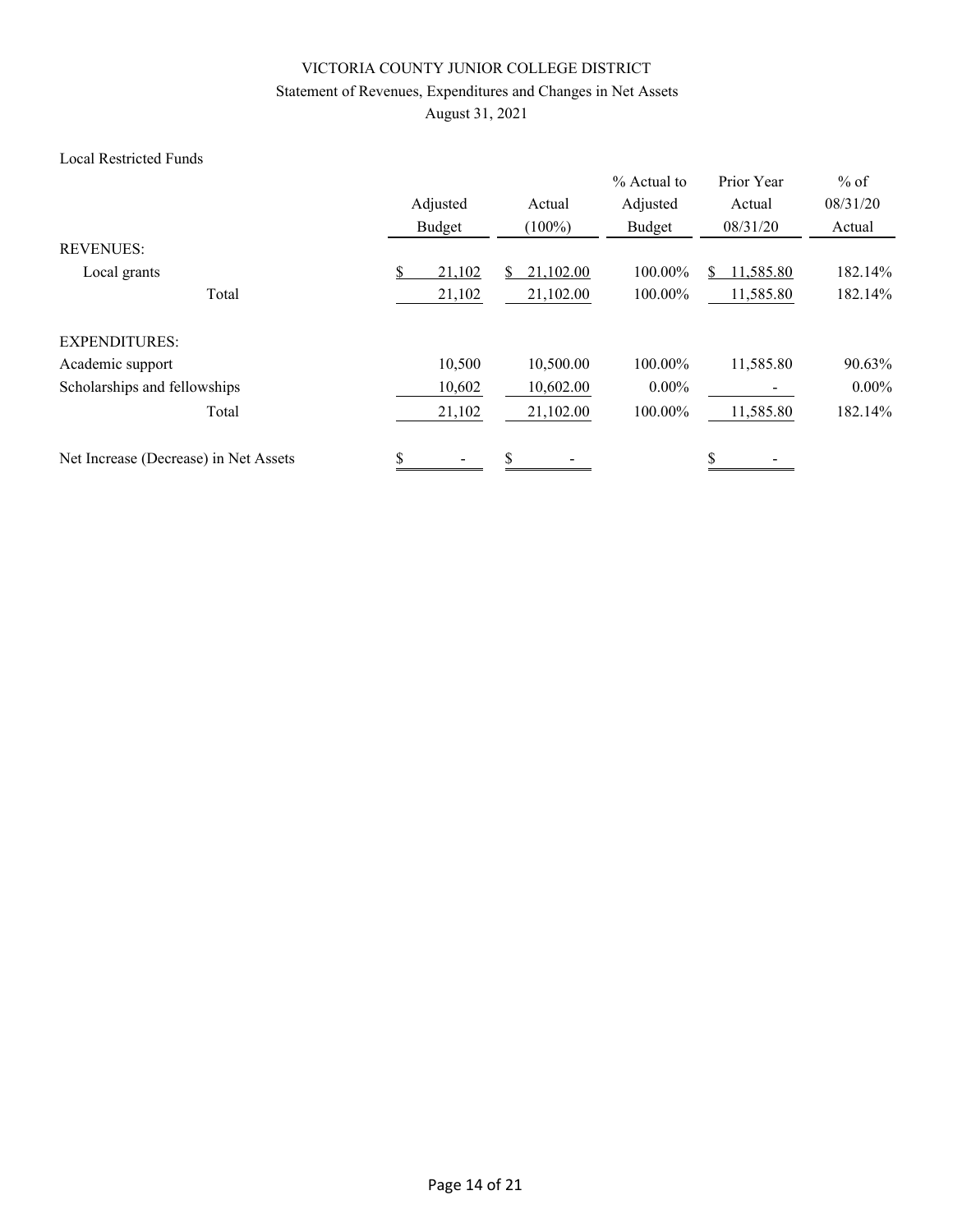### Statement of Revenues, Expenditures and Changes in Net Assets

August 31, 2021

### Auxiliary Enterprises

|                                       | Adjusted<br><b>Budget</b> | Actual<br>$(100\%)$ | % Actual to<br>Adjusted<br><b>Budget</b> | Prior Year<br>Actual<br>08/31/20 | $%$ of<br>08/31/20<br>Actual |  |
|---------------------------------------|---------------------------|---------------------|------------------------------------------|----------------------------------|------------------------------|--|
| <b>REVENUES:</b>                      |                           |                     |                                          |                                  |                              |  |
| Auxiliary services                    | 2,593,500<br>\$           | \$1,922,331.11      | 74.12%                                   | 2,124,136.14                     | 90.50%                       |  |
| Other income                          |                           | 1,159,708.99        | $0.00\%$                                 |                                  | $0.00\%$                     |  |
| Interest                              |                           | 728.29              | $0.00\%$                                 | 1,024.34                         | 71.10%                       |  |
| Total                                 | 2,593,500                 | 3,082,768.39        | 118.87%                                  | 2,125,160.48                     | 145.06%                      |  |
| <b>EXPENDITURES:</b>                  |                           |                     |                                          |                                  |                              |  |
| Salaries and wages                    | 522,916                   | 523,544.96          | 100.12%                                  | 525,080.29                       | 99.71%                       |  |
| Employee benefits                     | 233,849                   | 222,254.97          | 95.04%                                   | 267,167.77                       | 83.19%                       |  |
| Allocations and departmental charges  | 193,563                   | 197,741.21          | 102.16%                                  | 203,214.17                       | 97.31%                       |  |
| Professional and contracted services  | 115,671                   | 212,403.77          | 183.63%                                  | 189,671.25                       | 111.99%                      |  |
| Advertising and public relations      | 37,200                    | 17,110.00           | 45.99%                                   | 16,731.94                        | 102.26%                      |  |
| Rental expenditures                   | 22,165                    | 8,866.56            | 40.00%                                   | 13,621.06                        | 65.09%                       |  |
| Supplies                              | 19,603                    | 13,437.30           | 68.55%                                   | 16,143.08                        | 83.24%                       |  |
| Training and conference fees          | 6,600                     | 510.54              | 7.74%                                    | 1,597.76                         | 31.95%                       |  |
| Travel                                | 4,500                     | 504.73              | 11.22%                                   | 1,191.02                         | 42.38%                       |  |
| Other operating expenditures          | 296,044                   | 249,134.49          | 84.15%                                   | 253,410.74                       | 98.31%                       |  |
| Scholarships and fellowships          | 45,000                    | 37,680.45           | 83.73%                                   | 42,040.00                        | 89.63%                       |  |
| Auxiliary enterprises                 | 1,465,880                 | 1,359,424.27        | 92.74%                                   | 1,467,398.23                     | 92.64%                       |  |
| Capital outlay                        | 11,433                    | 7,463.93            | 65.28%                                   | 5,519.37                         | 135.23%                      |  |
| Total                                 | 2,974,424                 | 2,850,077.18        | 95.82%                                   | 3,002,786.68                     | 94.91%                       |  |
| TRANSFERS AMOUNG FUNDS:               |                           |                     |                                          |                                  |                              |  |
| Transfers in                          |                           |                     | $0.00\%$                                 | 877,626.20                       | $0.00\%$                     |  |
| Total                                 |                           |                     | $0.00\%$                                 | 877,626.20                       | $0.00\%$                     |  |
| Net Increase (Decrease) in Net Assets | (380, 924)<br>\$          | 232,691.21<br>\$    |                                          | \$                               |                              |  |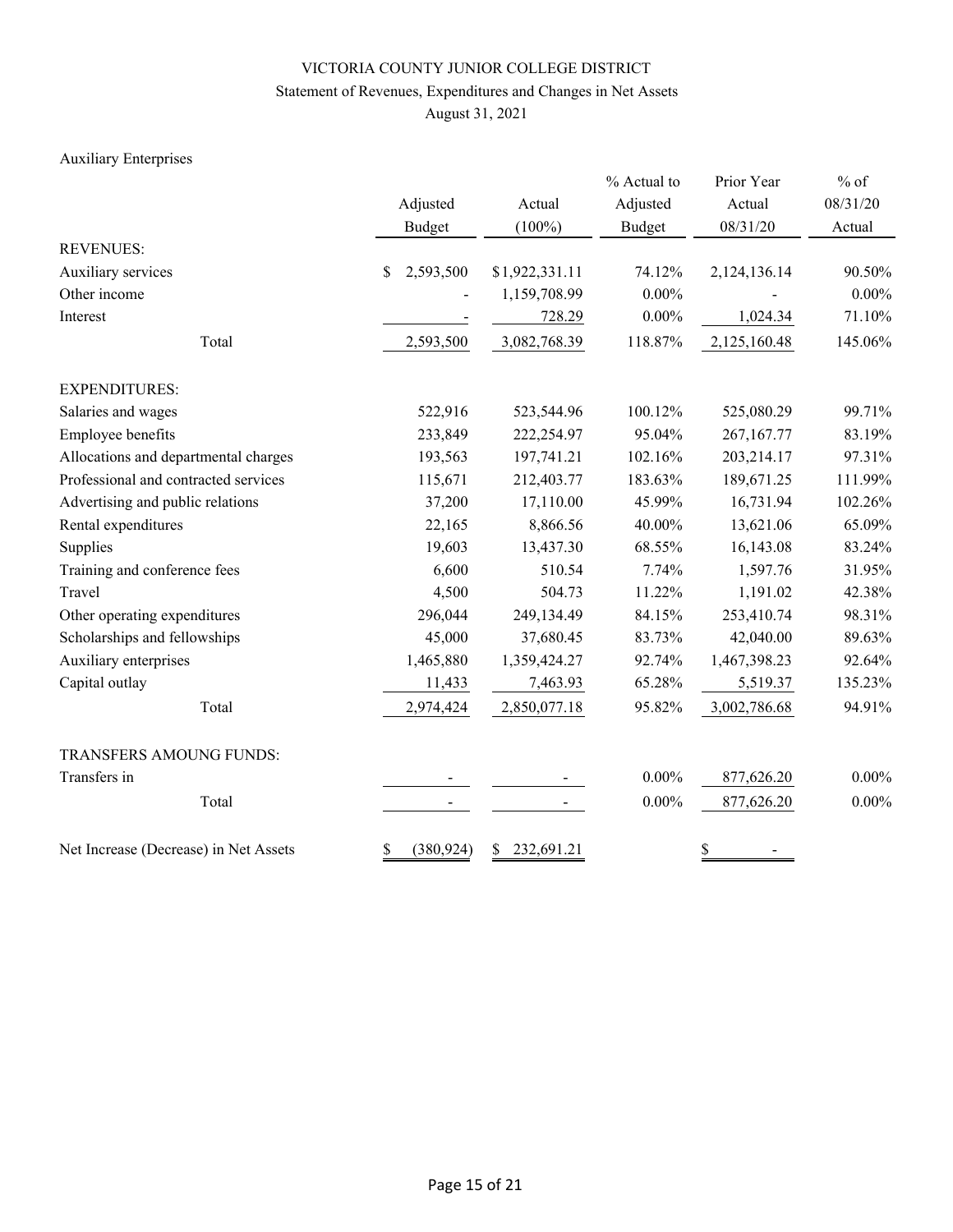### Statement of Revenues, Expenditures and Changes in Net Assets

August 31, 2021

### Debt Service

|                                       |             |                  | % Actual to | Prior Year     | $%$ of   |
|---------------------------------------|-------------|------------------|-------------|----------------|----------|
|                                       | Adjusted    | Actual           | Adjusted    | Actual         | 08/31/20 |
|                                       | Budget      | $(100\%)$        | Budget      | 08/31/20       | Actual   |
| <b>REVENUES:</b>                      |             |                  |             |                |          |
| Ad valorem taxes:                     | \$2,625,638 | \$2,693,356.75   | 102.58%     | \$2,649,424.27 | 101.66%  |
| Investment income                     |             |                  | $0.00\%$    | 1.85           | $0.00\%$ |
| Total                                 | 2,625,638   | 2,693,356.75     | 102.58%     | 2,649,426.12   | 101.66%  |
| <b>EXPENDITURES:</b>                  |             |                  |             |                |          |
| Retirement of principal               | 1,910,000   | 1,910,000.00     | 100.00%     | 1,840,000.00   | $0.00\%$ |
| Interest                              | 715,638     | 568,027.50       | 79.37%      | 632,527.50     | 89.80%   |
| Total                                 | 2,625,638   | 2,478,027.50     | 94.38%      | 2,472,527.50   | 100.22%  |
| Net Increase (Decrease) in Net Assets | \$          | 215,329.25<br>\$ |             | 176,898.62     |          |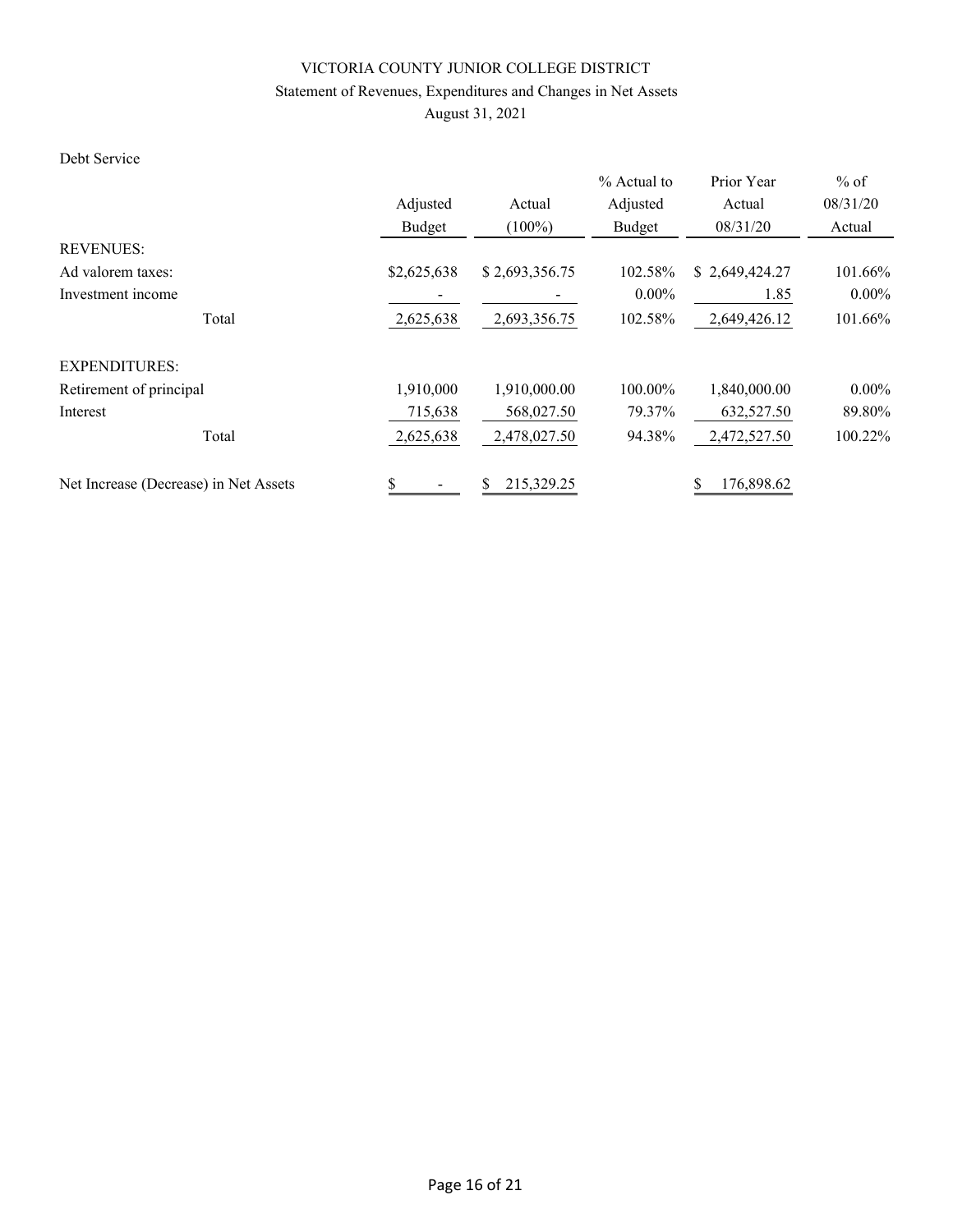### Budget Adjustments

# August 31, 2021

### Unrestricted - General

|                                            |    | Adopted<br><b>Budget</b> |    | <b>Current Month</b><br><b>Budget</b><br>Adjustments |    | Cumulative<br><b>Budget</b><br>Adjustments | Adjusted<br><b>Budget</b> |
|--------------------------------------------|----|--------------------------|----|------------------------------------------------------|----|--------------------------------------------|---------------------------|
| <b>REVENUES:</b>                           |    |                          |    |                                                      |    |                                            |                           |
| State appropriations                       | \$ | 5,535,060                | \$ |                                                      | \$ |                                            | \$<br>5,535,060           |
| State paid benefits                        |    |                          |    |                                                      |    |                                            |                           |
| Health insurance                           |    |                          |    | (641, 359)                                           |    | 612,443                                    | 612,443                   |
| Retirement contributions                   |    |                          |    | 254,891                                              |    | 702,059                                    | 702,059                   |
| Ad valorem taxes:                          |    |                          |    |                                                      |    |                                            |                           |
| Maintenance & operations                   |    | 12,782,206               |    |                                                      |    |                                            | 12,782,206                |
| Tuition:                                   |    |                          |    |                                                      |    |                                            |                           |
| Credit courses                             |    | 4,223,434                |    | $\overline{a}$                                       |    |                                            | 4,223,434                 |
| Non-credit courses                         |    | 1,147,196                |    |                                                      |    |                                            | 1,147,196                 |
| <b>TPEG</b>                                |    | (250,000)                |    |                                                      |    |                                            | (250,000)                 |
| Fees:                                      |    |                          |    |                                                      |    |                                            |                           |
| Credit courses                             |    | 5,018,113                |    |                                                      |    |                                            | 5,018,113                 |
| Exemptions & waivers:                      |    |                          |    |                                                      |    |                                            |                           |
| Credit courses                             |    | (300,000)                |    |                                                      |    |                                            | (300,000)                 |
| Sales & services of educational activities |    | 449,279                  |    |                                                      |    |                                            | 449,279                   |
| Investment income                          |    | 270,000                  |    |                                                      |    |                                            | 270,000                   |
| Other income                               |    | 223,350                  |    |                                                      |    |                                            | 223,350                   |
| Grants:                                    |    |                          |    |                                                      |    |                                            |                           |
| Local grants                               |    | 98,997                   |    | 954,193                                              |    | 1,026,717                                  | 1,125,714                 |
| Total                                      |    | 29,197,635               |    | 567,725                                              |    | 2,341,219                                  | 31,538,854                |
| <b>EXPENDITURES:</b>                       |    |                          |    |                                                      |    |                                            |                           |
| Instruction                                |    | 9,836,921                |    | 433,678                                              |    | 2,556,513                                  | 12,393,434                |
| Public service                             |    | 246,841                  |    | 2,023                                                |    | 15,643                                     | 262,484                   |
| Academic support                           |    | 2,479,288                |    | 126,403                                              |    | 855,502                                    | 3,334,790                 |
| Student services                           |    | 1,913,276                |    | 118,157                                              |    | 641,332                                    | 2,554,608                 |
| Institutional support                      |    | 5,429,533                |    | 215,525                                              |    | 1,216,744                                  | 6,646,277                 |
| Physical plant                             |    | 3,648,521                |    | (125, 585)                                           |    | 713,470                                    | 4,361,991                 |
| Scholarships and fellowships               |    | 130,500                  |    | 927,329                                              |    | 927,329                                    | 1,057,829                 |
| Staff benefits                             |    | 4,800,279                |    | (1, 105, 887)                                        |    | (4,800,279)                                |                           |
| Reserve for contingencies                  |    | 104,517                  |    |                                                      |    |                                            | 104,517                   |
| Total                                      |    | 28,589,676               |    | 591,643                                              |    | 2,126,254                                  | 30,715,930                |
| TRANSFERS AMOUNG FUNDS:                    |    |                          |    |                                                      |    |                                            |                           |
| Transfers in                               |    |                          |    |                                                      |    |                                            |                           |
| Transfers out                              |    | (442,000)                |    |                                                      |    |                                            | (442,000)                 |
| Total                                      |    | (442,000)                |    |                                                      |    |                                            | (442,000)                 |
| Net Increase (Decrease) in Net Assets      |    | 165,959                  | \$ | (23,918)                                             | \$ | 214,965                                    | \$<br>380,924             |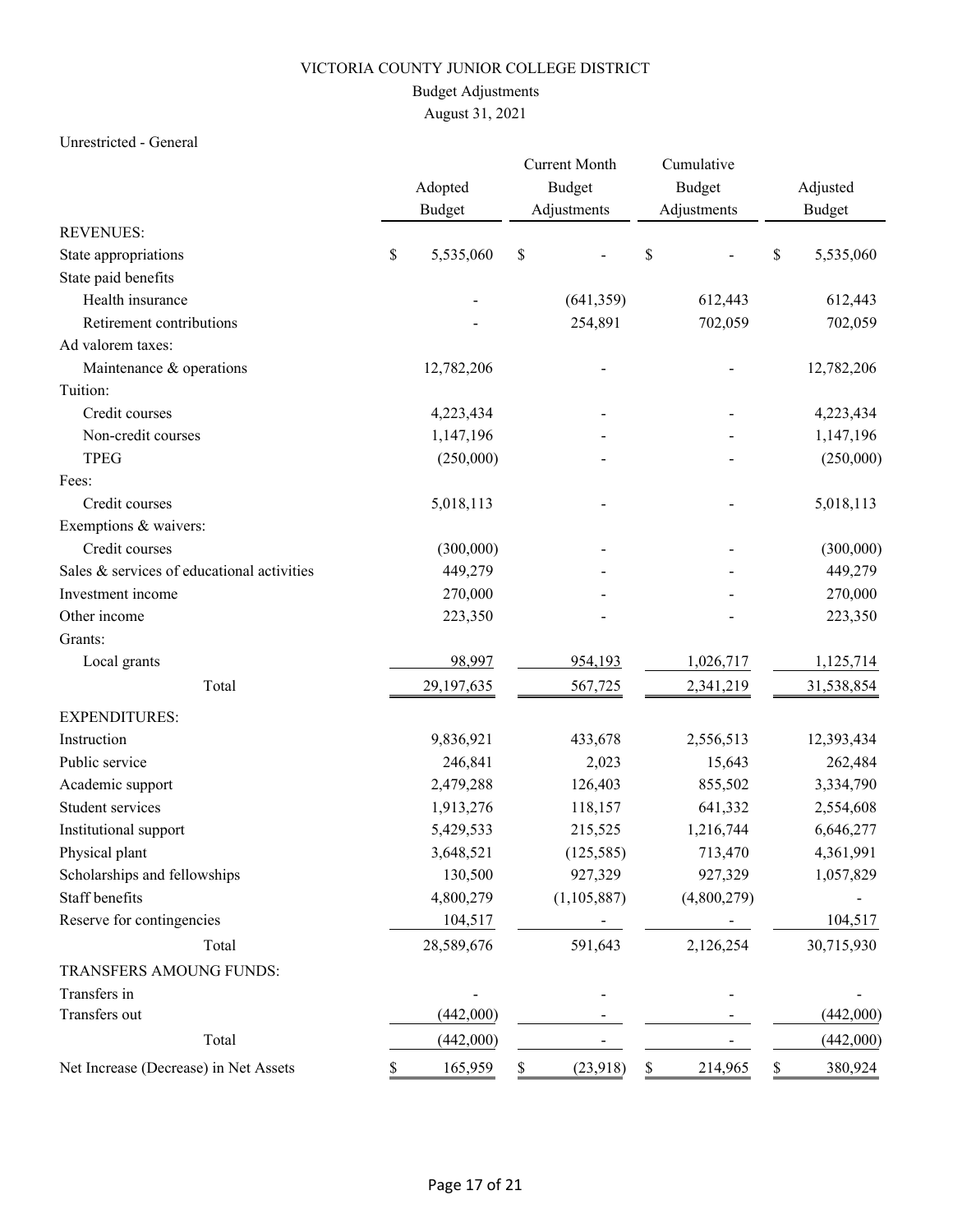### Budget Adjustments

August 31, 2021

# Auxiliary Enterprises

|                                                                                                 |         |               | <b>Current Month</b> |               | Cumulative |               |               |            |  |
|-------------------------------------------------------------------------------------------------|---------|---------------|----------------------|---------------|------------|---------------|---------------|------------|--|
|                                                                                                 | Adopted |               |                      | <b>Budget</b> |            | <b>Budget</b> |               | Adjusted   |  |
|                                                                                                 |         | <b>Budget</b> |                      | Adjustments   |            | Adjustments   | <b>Budget</b> |            |  |
| <b>REVENUES:</b>                                                                                |         |               |                      |               |            |               |               |            |  |
| Auxiliary services                                                                              | \$      | 2,593,500     | \$                   |               | \$         |               | \$            | 2,593,500  |  |
| Total                                                                                           |         | 2,593,500     |                      |               |            |               |               | 2,593,500  |  |
| <b>EXPENDITURES:</b>                                                                            |         |               |                      |               |            |               |               |            |  |
| Salaries and wages                                                                              |         | 526,018       |                      | (3,102)       |            | (3,102)       |               | 522,916    |  |
| Employee benefits                                                                               |         | 25,557        |                      | (25,202)      |            | 208,292       |               | 233,849    |  |
| Allocations and departmental charges                                                            |         | 192,663       |                      | 900           |            | 900           |               | 193,563    |  |
| Professional and contracted services                                                            |         | 115,671       |                      |               |            |               |               | 115,671    |  |
| Advertising and public relations                                                                |         | 37,200        |                      |               |            |               |               | 37,200     |  |
| Rental expenditures                                                                             |         | 22,165        |                      |               |            |               |               | 22,165     |  |
| Supplies                                                                                        |         | 16,775        |                      | 1,637         |            | 2,828         |               | 19,603     |  |
| Training and conference fees                                                                    |         | 6,600         |                      |               |            |               |               | 6,600      |  |
| Travel                                                                                          |         | 4,500         |                      |               |            |               |               | 4,500      |  |
| Other operating expenditures                                                                    |         | 295,930       |                      | 114           |            | 114           |               | 296,044    |  |
| Scholarships and fellowships                                                                    |         | 45,000        |                      |               |            |               |               | 45,000     |  |
| Auxiliary enterprises                                                                           |         | 1,465,880     |                      |               |            |               |               | 1,465,880  |  |
| Capital outlay                                                                                  |         | 5,500         |                      | 1,735         |            | 5,933         |               | 11,433     |  |
| Total                                                                                           |         | 2,759,459     |                      | (23,918)      |            | 214,965       |               | 2,974,424  |  |
| TRANSFERS AMOUNG FUNDS:                                                                         |         |               |                      |               |            |               |               |            |  |
| Transfers in                                                                                    |         |               |                      |               |            |               |               |            |  |
| Total                                                                                           |         |               |                      |               |            |               |               |            |  |
| Net Increase (Decrease) in Net Assets                                                           | \$      | (165, 959)    | \$                   | 23,918        | \$         | (214,965)     | \$            | (380, 924) |  |
| Unrestricted - General and Auxiliary Enterprises<br>Total Net Increase (Decrease) in Net Assets | \$      |               | \$                   |               | \$         |               | \$            |            |  |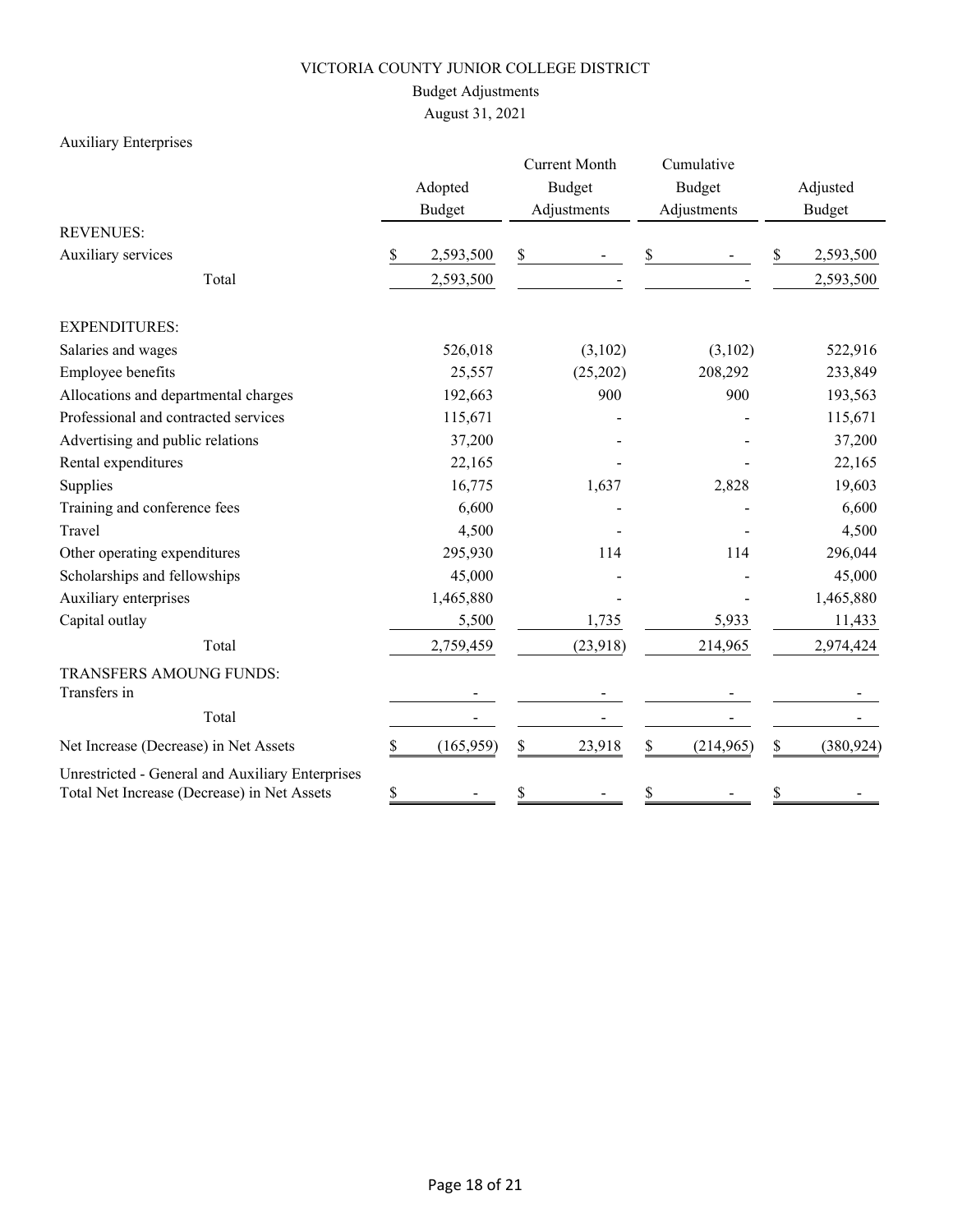#### VICTORIA COUNTY JUNIOR COLLEGE DISTRICT Gonzales Center Expansion August 31, 2021

### **Resources**

|                                    |    | August 31, 2021          |    | Project-to-Date |               |                       |               |                        |
|------------------------------------|----|--------------------------|----|-----------------|---------------|-----------------------|---------------|------------------------|
| Gifts & Grants                     | S  |                          | \$ | 1,115.54        |               |                       |               |                        |
| Interest From Investments - Grants |    | 1.36                     |    | 42.56           |               |                       |               |                        |
| <b>Total Resources</b>             |    | 1.36                     | S  | 1,158.10        |               |                       |               |                        |
|                                    |    | <b>Resources Applied</b> |    |                 |               |                       |               |                        |
|                                    |    | August 31, 2021          |    | Project-to-Date |               | <b>Total Contract</b> |               | Balance<br>On Contract |
| Gonzales Center Expansion          |    |                          |    |                 |               |                       |               |                        |
| Postage                            | \$ |                          | S  | 0.50            | <sup>\$</sup> | 0.50                  | <sup>\$</sup> |                        |
| Supplies                           |    |                          |    | 220.00          |               | 220.00                |               |                        |
|                                    |    |                          |    | 220.50          | S             | 220.50                | \$            |                        |
| Net Resources Available            |    |                          |    | 937.60          |               |                       |               |                        |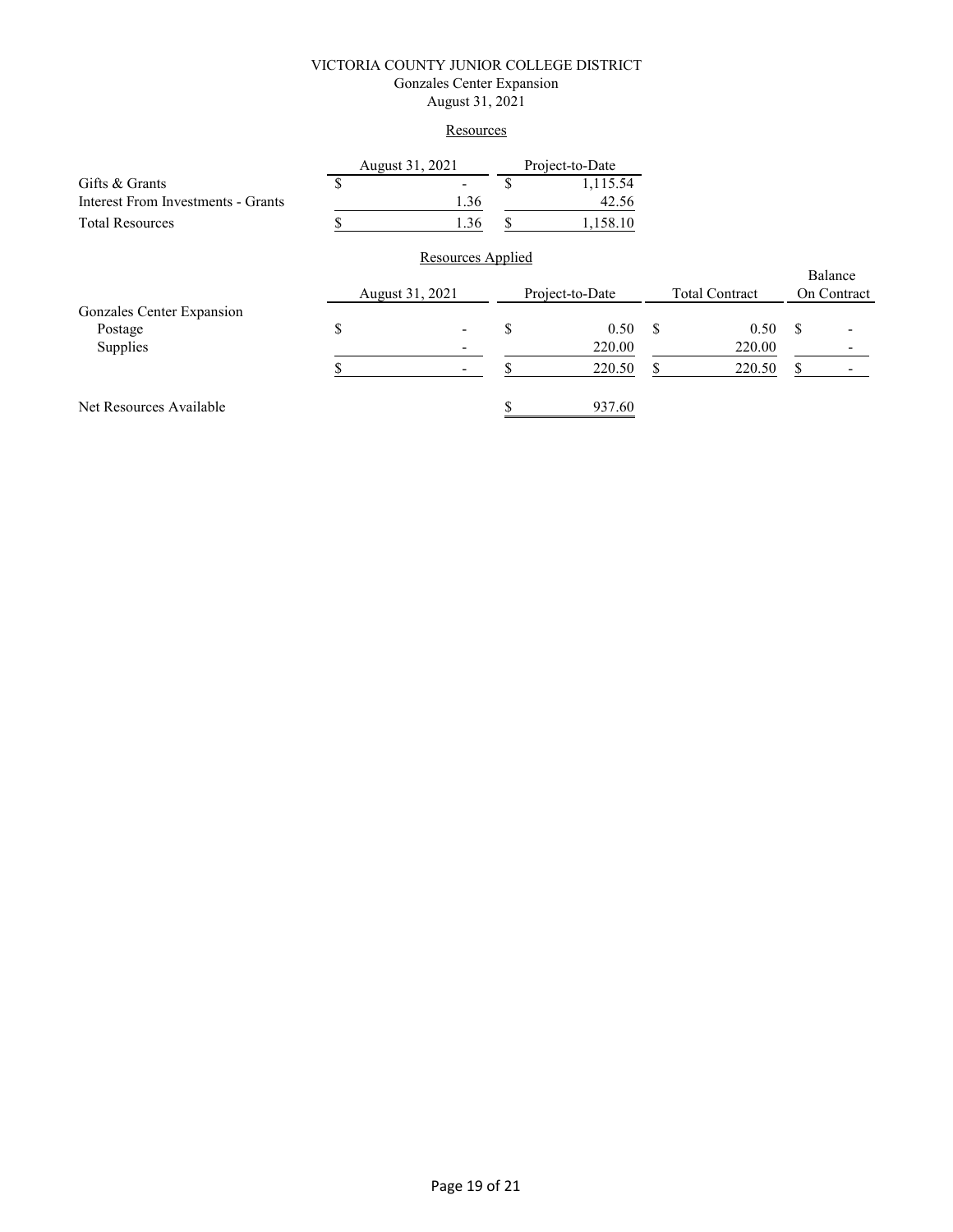### VICTORIA COUNTY JUNIOR COLLEGE DISTRICT Projects Fund August 31, 2021

| R esources |
|------------|
|------------|

|                                                                                                  | August 31, 2021 |            |    | Project-to-Date |
|--------------------------------------------------------------------------------------------------|-----------------|------------|----|-----------------|
| Gifts & Grants                                                                                   | \$              |            | \$ | 814,794.14      |
| Interest From Investments - Gifts &<br>Grants                                                    |                 | 1,067.46   |    | 32,471.53       |
| Gifts & Grants - Designated for<br>Comprehensive Student Center                                  |                 |            |    | 6,000,000.00    |
| Interest - Gifts & Grants Designated for<br>Comprehensive Student Center                         |                 | 7,964.26   |    | 57,707.45       |
| Transfer In - Designated for<br>Comprehensive Student Center                                     |                 |            |    | 1,092,987.00    |
| Interest - Designated Funds for<br>Comprehensive Student Center                                  |                 | 1,595.63   |    | 42,760.94       |
| Transfer In - Designated for Wood<br>Building (Remaining Matching Funds)                         |                 |            |    | 127,370.41      |
| Transfer In - Designated for Facilities<br>Master Plan                                           |                 |            |    | 884,000.00      |
| Interest - Designated Funds for Facilities<br>Master Plan<br>Transfer In - Designated for Allied |                 | 971.99     |    | 13,656.01       |
| <b>Health Renovation</b>                                                                         |                 | 325,000.00 |    | 325,000.00      |
| <b>Total Resources</b>                                                                           | \$              | 336,599.34 | \$ | 9,390,747.48    |

### Resources Applied

|                                                                         |    | $1000$ $\mu$ $\mu$ $\mu$ $\mu$ $\mu$ $\mu$ |    |                       |               |                       |                        |  |
|-------------------------------------------------------------------------|----|--------------------------------------------|----|-----------------------|---------------|-----------------------|------------------------|--|
|                                                                         |    |                                            |    |                       |               |                       | Balance<br>On Contract |  |
|                                                                         |    | August 31, 2021                            |    | Project-to-Date       |               | <b>Total Contract</b> |                        |  |
| Comprehensive Student Center<br>Postage<br>Architect & Engineering Fees | \$ | 100,089.06                                 | \$ | 0.51<br>544,557.79    | S             | 0.51<br>544,557.79    | \$                     |  |
| Comprehensive Student Center                                            |    | 100,089.06                                 |    | 544,558.30            |               | 544,558.30            | \$                     |  |
| Fine Arts Renovation                                                    | S  |                                            | S  |                       |               |                       |                        |  |
| Museum Expansion                                                        |    |                                            |    |                       |               |                       |                        |  |
| Architect & Engineering Fees<br>Contractor                              | \$ | 30,255.00<br>2,607.50                      | \$ | 30,382.50<br>2,607.50 | <sup>\$</sup> | 30,382.50<br>2,607.50 | <sup>\$</sup>          |  |
| Museum Expansion                                                        |    | 32,862.50                                  | \$ | 32,990.00             | S             | 32,990.00             | \$                     |  |
| Welder Center Annex                                                     |    |                                            |    |                       |               |                       |                        |  |
| Architect & Engineering Fees                                            | S  | 856.25                                     | \$ | 8,107.05              | S             | 8,107.05              | \$                     |  |
| <b>Welder Center Annex</b>                                              |    | 856.25                                     | \$ | 8,107.05              |               | 8,107.05              |                        |  |